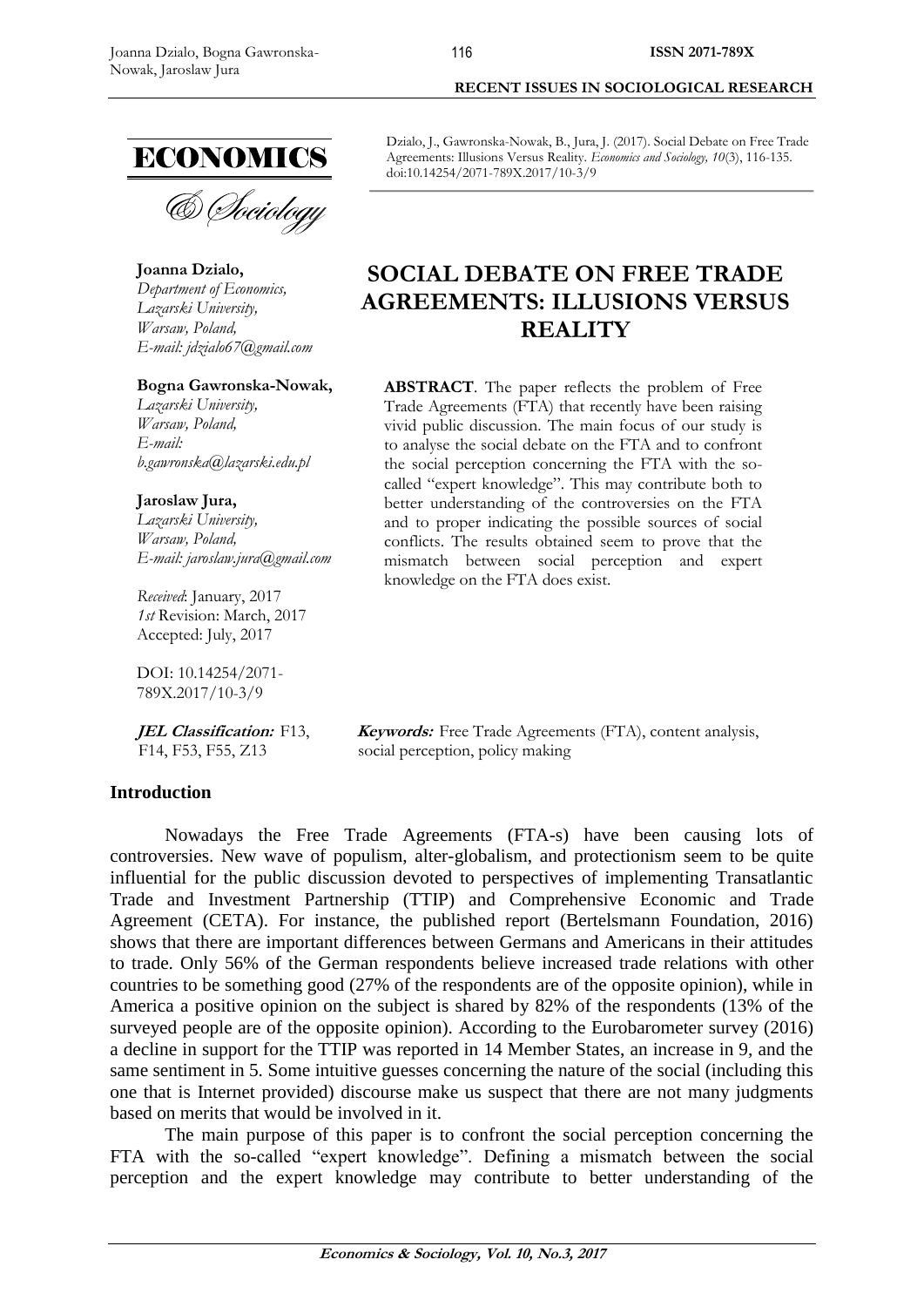controversies on the FTA, as well as to proper defining possible sources of social conflicts and vulnerabilities of the policy implementation level. We want to verify the following hypotheses: there is a mismatch between social perception and expert knowledge on the FTA.

The paper presents results of our research studies conducted on seven Polish web portals and one expert database. It should be mentioned that we also run the pilot survey focused on that issue (see Dzialo, Gawronska-Nowak, Jura, forthcoming). The key results of our pilot survey have been mostly confirmed in a bigger scale. We have also benefited from the pilot survey improving our methodological approach and defining sources of a possible bias in more precise way in this work.

The paper is organised as follows. Section 1 contains description of our data and some methodological remarks. Using content analysis we try to capture some mismatch between facts and social perception in section 2. We focus on the Investor-to-State Dispute Settlement (ISDS) question as a special case study in section 3. Section 4 concludes.

# **1. Data description and methodological remarks**

The study presented in the paper is based on an expert base (37 documents: 2013- 2016) and on seven Polish web portals (91988 documents, no time restriction, just subject keyword filter used:CETA, Jan 2016 – Feb 2017).

# *1.1.Expert base*

The "expert knowledge" data is based on 37 documents, consisting of three basic types of publishing:

- research papers published in Polish academic journals (mostly located in the area of economics, but also social and political sciences),
- economic books,
- economic reports.

Table 1. The list of empirical research on the Free Trade Agreements used in the presented paper

| Number of documents | Years of publication | Kind of document |
|---------------------|----------------------|------------------|
|                     | 2013-2016            | research paper   |
|                     | 2012-2015            | book             |
|                     | 2015-2016            | report           |

*Source*: Own elaboration based on the literature review.

Within each group of documents we select a set of sources according to the two following criteria:

- Occurrence of the key-words like: FTA, CETA, TTIP, and other phrases strictly connected with the Free Trade Agreements and combined with the words: analysis, effects, evaluation, etc.
- Names of experts who publish papers/books in the area of international trade and free trade agreements. In the process of selection of the authors, we based on our knowledge about their professionalism and high level of quality of economic debate they present, as well as on the high number of citation of their articles.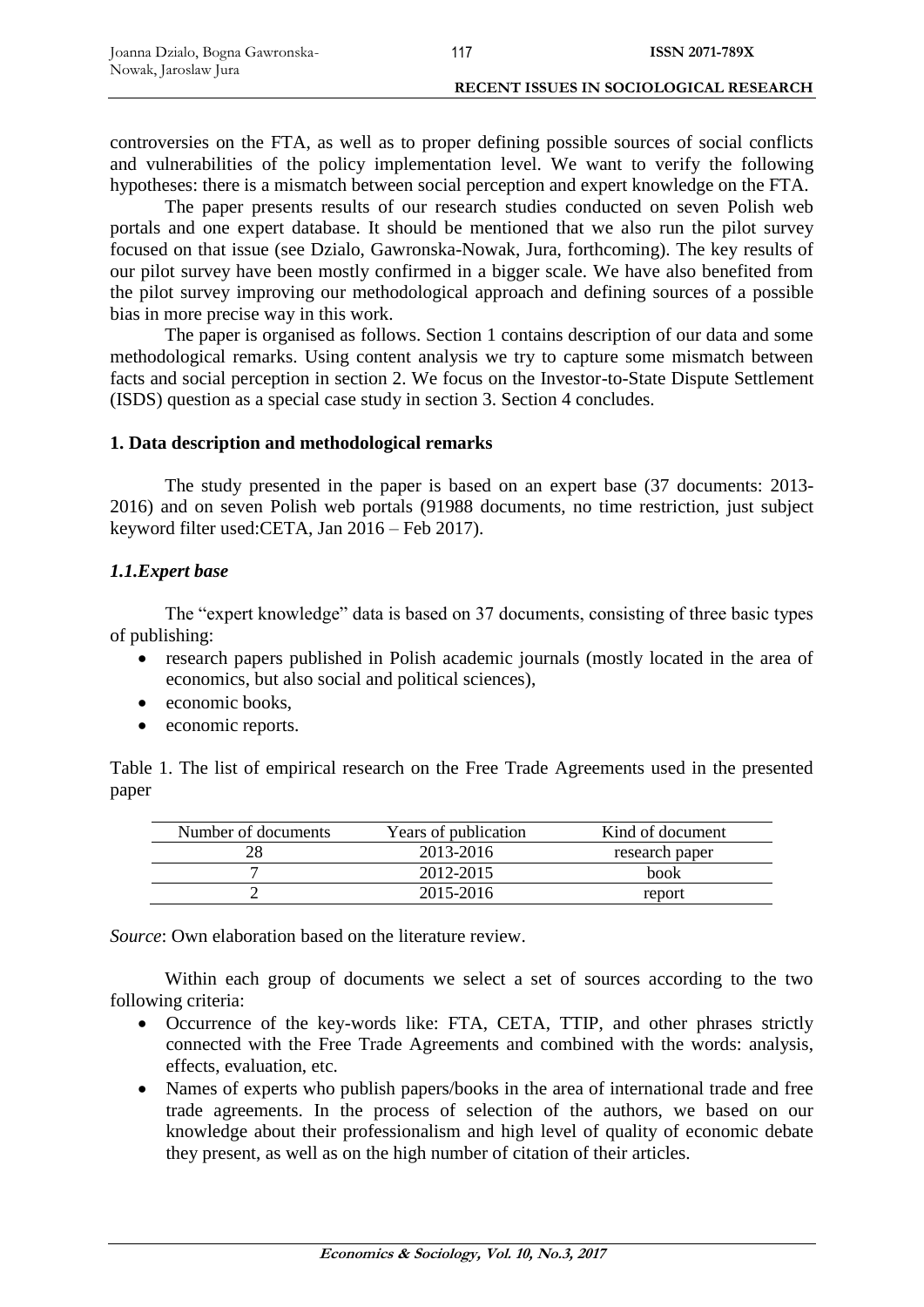We believe that relying on the above-mentioned criteria of selection provides us with quite complete set of the up-to-date and good quality expert level publishing on the FTA.

### *1.2. Internet news websites*

The media analysis part is based on a database consisting of the content published online by Internet news portals, online versions of newspapers and independent news/opinions websites. Within each of the above-mentioned groups of data we select a set of sources according to the following criteria: significance (popularity) of the sources, possibility of publishing netizens' comments (and their frequency) and their ideological diversity (left wing, liberal, conservative, etc.). Therefore, the final choice of sources is as follows:

- Internet news portals: Onet.pl, Wp.pl, Interia.pl. They are the most popular Polish news portals (17 808 391, 14 623 315, and 11 802 231 Internet users respectively, according to Gemius/PBI, January 2017). Content published on these portals is not strongly ideological, although onet.pl seems to be more liberal, while interia.pl a bit on the conservative side (there is no source of data nor declaration of the publisher which explicitly classifies those portals' political profile).
- Electronic versions of the Polish newspapers: Gazeta Wyborcza (GW) and Rzeczpospolita. They are the one of most popular Polish newspapers that publish articles online and enable online discussions. GW is a central-liberal newspaper, the third most popular (circa 130 000 copies). It is worth to mention however that in the database we have included only those articles published in GW which were published on the gazeta.pl portal due to the fact that wyborcza.pl introduced a policy of removing opinions that are not politically correct from the publisher's point of view and therefore gather very limited number of comments. Rzeczpospolita is an example of a central-conservative media; positioned  $5<sup>th</sup>$  in ranking – circa 54 000 copies (paid circulation data: Związek Kontroli Dystrybucji Prasy, January 2017.
- Other relevant news/opinions websites containing articles related to the CETA and allowing for publishing comments: natemat.pl, fronda.pl. Those portals are wellrecognized examples of particular ideological profiles and it was the basic criterion of selection of portals from this group. Natemat.pl is a popular liberal portal, while fronda.pl is a distinctive example of a right wing one.

Within particular source (newspaper, portal, etc.) all the obtained results (articles) of our query (using Google search machine built in on particular websites) containing keyword "CETA" are downloaded. No time restriction is imposed on query. Primarily the database consisted of 98013 records. However, due to the fact that prior to January 2016 the number of CETA related article was very low, we decided to take into consideration only those articles that were published since January 2016. Moreover, during the analysis process (qualitative part) we notice that a number of articles are not related to CETA as a FTA, but they refer to some other contexts (for example CeTA – Centrum Technik Audiowizualnych, i.e. Centre for Audio-visual Techniques, etc.). All articles and comments related to issues different from the FTA meaning are excluded from the analysis. Finally the database consists of 91998 records (91486 comments and 512 articles). The detailed distribution of documents can be seen in *Table 2*.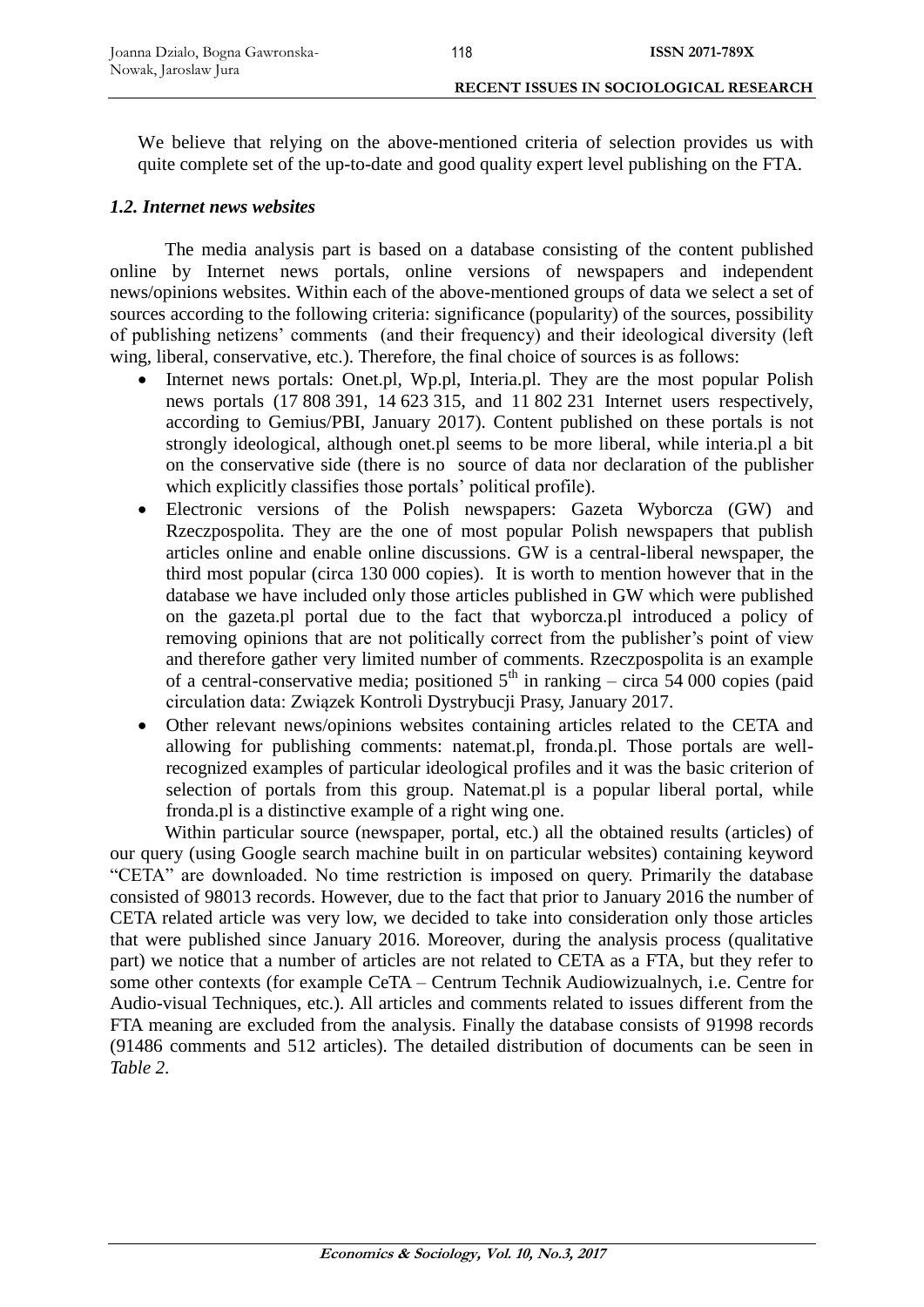| Number of documents (cases) | Years of publication               | Kind of document | Webportal name |
|-----------------------------|------------------------------------|------------------|----------------|
| 204                         | January $2016 -$<br>February 2017  | articles         | Onet           |
| 162                         | September 2016 -<br>February 2017  | articles         | Interia        |
| 63                          | July 2016 -<br>February 2017       | articles         | Wp             |
| 33                          | October $2016 -$<br>February 2017  | articles         | <b>Rp</b>      |
| 26                          | June $2016 -$<br>October 2016      | articles         | Fronda         |
| 12                          | September 2016 -<br>February 2017  | articles         | Gazeta         |
| 12                          | October 2016-<br>November 2016     | articles         | <b>Natemat</b> |
| 187                         | June $2016 -$<br>October 2016      | comments         | Fronda         |
| 69196                       | February $2016 -$<br>February 2017 | comments         | Interia        |
| 18654                       | January 2016 -<br>February 2017    | comments         | Onet           |
| 1745                        | October 2016                       | comments         | Gazeta         |
| 1478                        | September 2016 -<br>February 2017  | comments         | Wp             |
| 137                         | October 2016 -<br>November 2016    | comments         | Natemat        |
| 89                          | October 2016 -<br>February 2017    | comments         | Rp             |

|  |  |  | Table 2. Social debate data base with respect to the data source and its type |  |  |  |
|--|--|--|-------------------------------------------------------------------------------|--|--|--|
|  |  |  |                                                                               |  |  |  |

*Source*: Own elaboration based on the literature review.

Majority of data (both comments and articles) comes from Interia, Onet and Wirtualna Polska. It is related with popularity of those portals, their open access and the fact that all of them enable publishing comments in a non-censored way (for example some portals are closing down commenting possibility for certain period of time or particular thematic areas which is not a case for above mentioned portals).Although those three portals strongly influence the overall results, it shouldn't be treated as a potential bias but rather as an adequate reflection of the relevant state of play in the Polish Internet media discourse.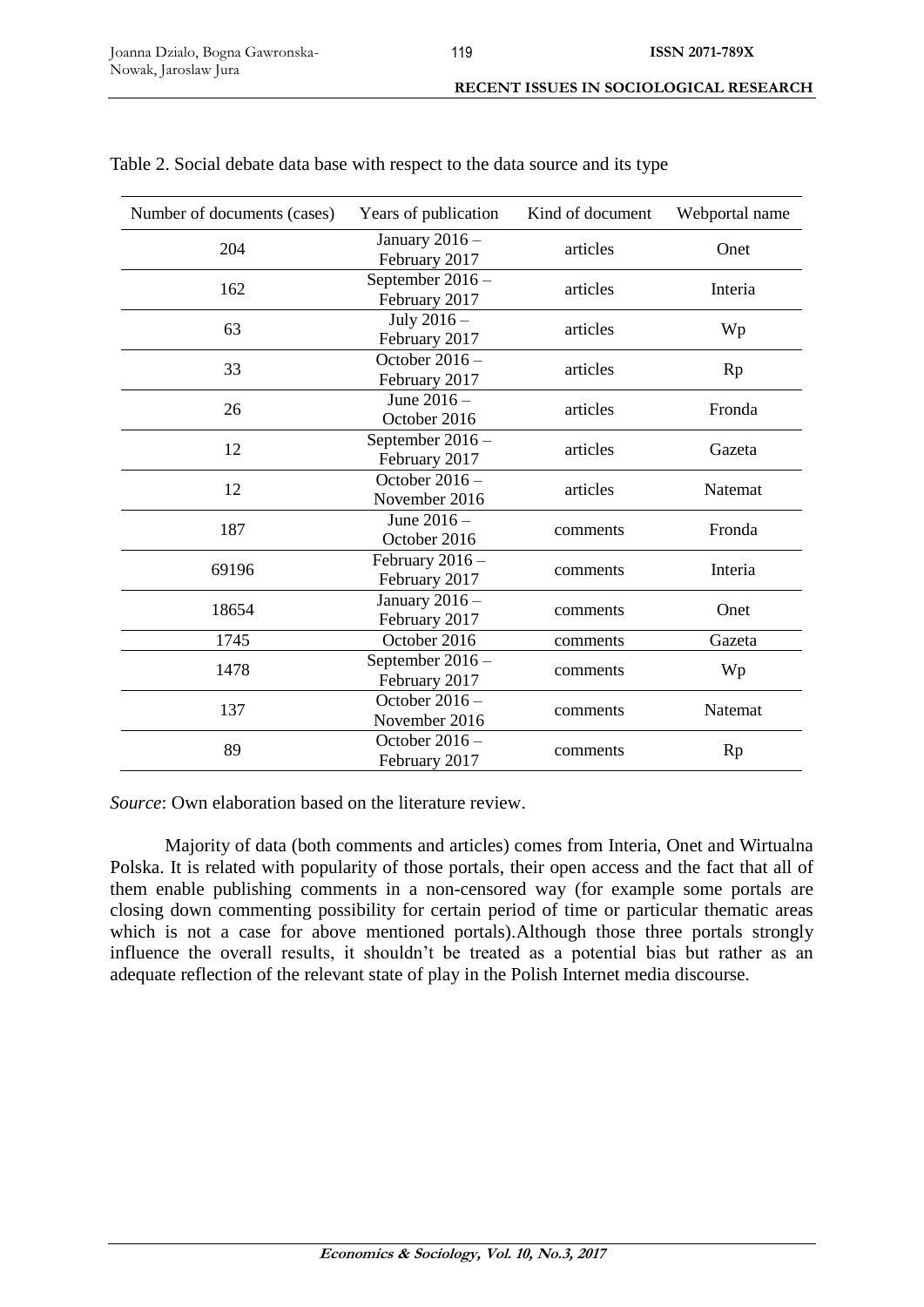**RECENT ISSUES IN SOCIOLOGICAL RESEARCH** 





We want to emphasize (see *Figure 1*) that a vast majority (more than 70%) of the CETA related articles and discussions took place in the October 2016 (the lowest score for rp.pl both articles and comments: 55% and 54% respectively), when major issues related to CETA were happening (including protest against the CETA, discussion and finally signing the agreement). It suggests that both media and (consequently) netizens are interested in the CETA-related (or general – FTAs) only in case of particular spectacular events. Such events are furthermore raised by the media (often in the context of potential controversies, protests, etc.) and then they spark discussions raised by netizens. In those circumstances not much spaceis left for moreprofound discussionand,what is typical(especiallyforthe contemporary mass media),publications seem to be focusedonshort-termeffects (typically measured in the number of entries).

# *1.3. Methodology – dictionary creation*

Although recently a significant development in computational linguistic resources in Poland (such as national language corpus (NKJP) and a Polish WordNet (Słowosieć) have been observed, research projects that apply automatic text classification techniques are still in the phase of development (see for example Wawer, 2012). Moreover, a relatively high level of heterogeneity of the analysed dataset, specifics of the analysed material (especially informal language of netizens' comments), application of a particular keyword (CETA) as the query keyword for search machine, and high level of complexity of Polish grammar (ibid.) make conducting a completely inductive (without any prior refinement of the text) text classification procedure such as for example unsupervised machine learning approach extremely difficult, if not – impossible (see for example Fersini, 2017; Pawar *et al.*, 2016, etc.).

Therefore we decide to employ analytical approach based on a semi-inductively created dictionary – a keyword categorization models. The theoretical background of the dictionary creation procedure refers directly to the classical content analysis approach (see for example Krippendorff, 2004; Rifle *et al.*, 2005) and interpretative paradigm (see for example Angen, 2000; Schutz, 1962; Garfinkel, 1967). It emphasizes the fact that researcher only interprets the text of the textual units (it means also that the objective classification method

120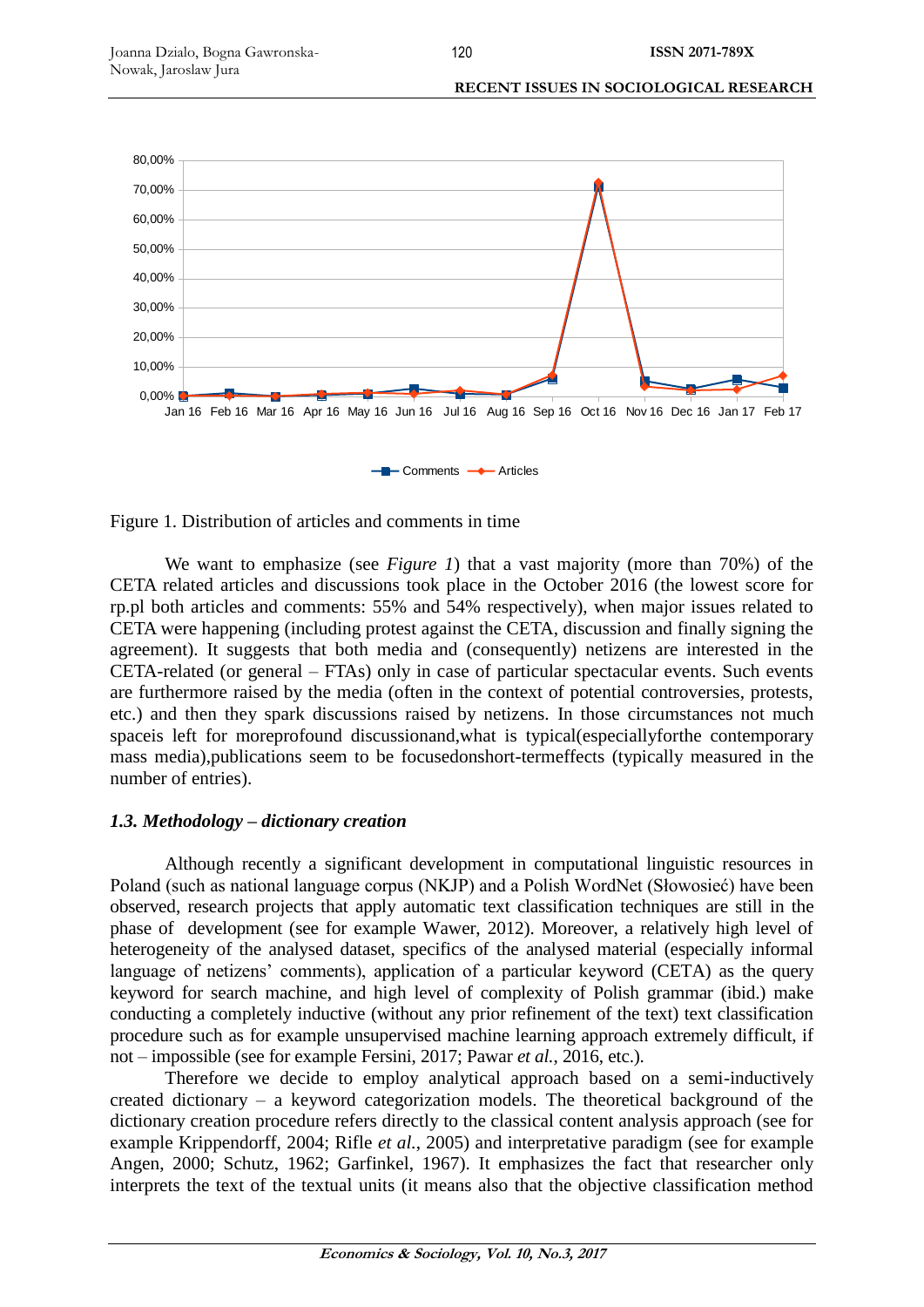does not exist). Within this approach, inter-subjectivity of categorization, proposed by Holsti (1996) is crucial for the final data reliability. In our case it was secured through a discussion between researchers on newly formed categories and subsequent series of review of the dictionary.

121

However, due to the fact that in this particular case the classification object is a context-less keyword (not a document nor a sentence), and in order to increase the accuracy of classification method, various additional lexicometrics (KWIC, thesaurus, etc.) as well as inductive statistical methods (co-occurrence analysis) are used. In any cases where the classification is problematic, researchers check out the context of occurrence of particular keyword in order to improve classification quality. Application of the above mentioned procedure to each element of the dictionary is not possible due to the dataset size. The characteristic feature of the dictionary creation procedure is the fact that it consists of sequences of coding and recoding procedures, aimed at constant improvement of the tool.

The whole analysis is conducted with the help of QDA Miner and WordStat software.

|                                | Expert base                                                                                                                  | Social net debate data base                                                                                                                                                                                                                            |
|--------------------------------|------------------------------------------------------------------------------------------------------------------------------|--------------------------------------------------------------------------------------------------------------------------------------------------------------------------------------------------------------------------------------------------------|
| description of the<br>sources  | results of key word googlescholar<br>and expert name based search on<br>research papers, economic books,<br>economic reports | Internet news portals, e-versions of<br>newspapers and independent<br>news/opinionswebsites; contains all<br>CETArelated articles (and commentsto<br>this text) available for the search<br>machine; fronda, interia, netamat,<br>onet, rp, wp, gazeta |
| number of<br>documents (cases) | 37                                                                                                                           | 91988                                                                                                                                                                                                                                                  |

Table 3. Data description – summary

*Source*: Own elaboration.

# **2. Expert knowledge: Polish state-of-the-art**

The next step in our analysis is to provide a complete qualitative review of the collected set of publishing to systematize the experts' opinions on the impact of FTAs on particular areas of economic activity; additionally, social aspects were taken into consideration. The results of our review are presented in *Table 4*.

Table 4. Compilation of dependent variables used in the empirical research on FTAs

| Relationship between FTAs and selected variables             | Author(s)                       |  |
|--------------------------------------------------------------|---------------------------------|--|
|                                                              | Czarny, Dunin-Wąsowicz,         |  |
| The impact of TTIP on selected sectors of the Polish economy | Hagemejer, Michałek, Paliński,  |  |
|                                                              | Pawlak, Syliwoniuk, Śledziewska |  |
|                                                              | (2016); Krzyżanowski (2016)     |  |
| Creation of new jobs in countries covered by TTIP            | Kobza (2015)                    |  |
| General influence of TTIP on foreign, social and economic    | Latoszek (2014)                 |  |
| policies of the EU and the USA                               |                                 |  |
| The influence of regional trade agreements on EU export and  | Pera (2015), Pawlak (2014)      |  |
| import                                                       |                                 |  |
| Impact of the evolution in bilateral trade agreements on the |                                 |  |
| exchange of goods between Poland and the other EU countries  | Nacewska-Nowakowska (2015)      |  |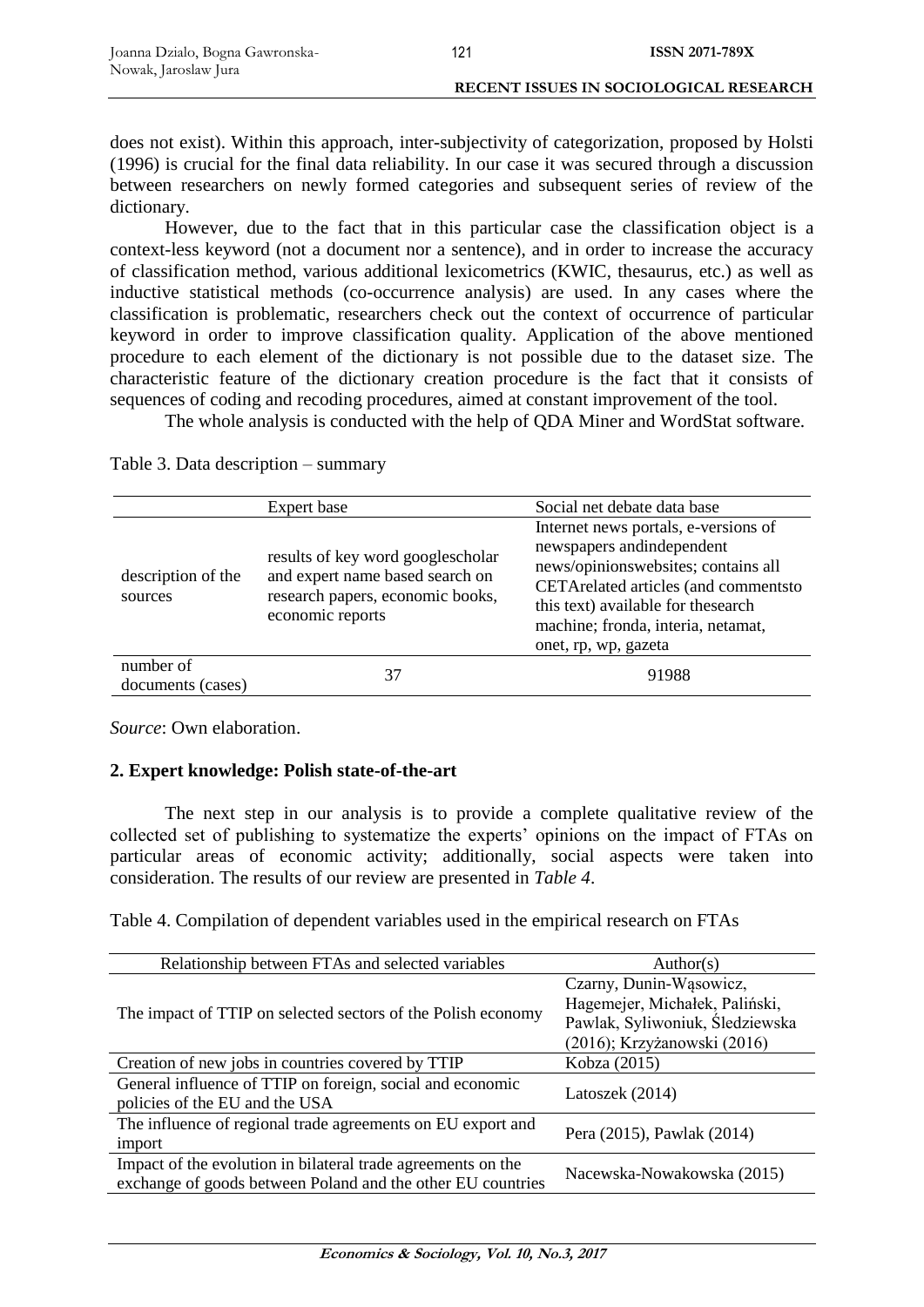| with South Korea, Peru and Colombia                             |                                   |
|-----------------------------------------------------------------|-----------------------------------|
| Influence of the process of trade liberalization between the    |                                   |
| European Union and some AsianCountries on the                   | Hajdukiewicz (2016)               |
| opportunities and barriers in Polish exports of agri-food       |                                   |
| products to selected Asian markets.                             |                                   |
| Impact of TTIP on third countries, including Australia          | Kozielski (2015)                  |
| Changes in volume and structure of Polish trade with pork in    |                                   |
| the years 2004-2013.                                            | Czarny, Śledziewska (2015)        |
| Changes in Polish foreign trade in agri-food products after     |                                   |
| joining the Single European Market and adopting the rules of    | Pawlak (2015)                     |
| Common Commercial Policy of the European Union.                 |                                   |
| Importance of preferential trade agreements for trade and other |                                   |
| areas of cooperation between the EU and foreign trade partners  | Kawecka-Wyrzykowska (2015)        |
| The impact of CETA on selected sectors of the Polish economy    | Szczepańska (2016)                |
| Agricultural issues in the negotiations of the TIP              | Hajdukiewicz (2014)               |
| The problem of GMO Food Labeling in Signing of the TTIP         | Kaliszuk (2014)                   |
| The benefits and risks of CETA and the consequences of the      | Gostomski, Michałowski (2016);    |
| final acceptance or rejection of the agreement                  | <b>Mazur</b> (2014)               |
| The impact of Trans-Pacific Partnership on the reduction of     |                                   |
| disparities of development in the covered countries             | Gasiorek (2016)                   |
| The influence of bilateral and regional investment agreements   | Słok-Wódkowsa, Śledziewska        |
| on the volume of stock of foreign direct investment             | (2014)                            |
| Legal and economic determinants of competitiveness in           |                                   |
| international trade                                             | Pluciński, Gryglik, Stosur (2016) |
| Liberalisation of trade with industrial goods: implications for |                                   |
| Poland                                                          | Głodowska (2015)                  |
| Conditions of access of the Polish goods to the US market in    |                                   |
| the light of TTIP                                               | Pera (2015)                       |
| The impact of TTIP on international cooperation                 | Przybyliński (2015)               |
| Food safety and agriculture under the CETA regulations          | Szczepańska (2015)                |
| Analysis of the costs and benefits of TTIP for the Polish       |                                   |
| chemical industry                                               | Sikora (2016)                     |
|                                                                 |                                   |
| TTIP as a source of threat to the economy and society           | Oręziak (2016)                    |
| Importance of TTIP for the European economic safety             | Szymanowski (2016)                |
| TTIP: threat or opportunity for the consumers and enterprises   | Święcicki (2016); Dugiel (2014)   |
| The CETA regulations in the area of agricultural                | Kaliszuk (2016)                   |
| biotechnology - reflections for TTIP                            |                                   |
| Impact of CETA on the trade creation effect in the case of      | Ambroziak (2016)                  |
| Poland                                                          |                                   |
| Influence of TTIP on the exchange rates                         | Dunin-Wasowicz (2016)             |
| Impact of trade agreement between the EU and Japan on           |                                   |
| reduction of barriers of access to the Japanese goods market    | <b>Mazur</b> (2016)               |
| and on increase in investment flow                              |                                   |
| Instruments of the food-agricultural markets' protection under  | Rowiński (2013)                   |
| <b>FTAs</b>                                                     |                                   |
| Economic relations of the EU with Asian markets: the case of    | Błaszczuk-Zawiła (2015)           |
| Vietnam                                                         |                                   |
| Access to the Canadian system of public procurement under       | Kaliszuk (2015)                   |
| the CETA regulations                                            |                                   |
| Advantages and disadvantages of setting up of NAFTA, TTIP,      | Dąbkowski (2016)                  |
| and ASEAN trade agreements                                      |                                   |

*Source*: Own elaboration based on the literature review.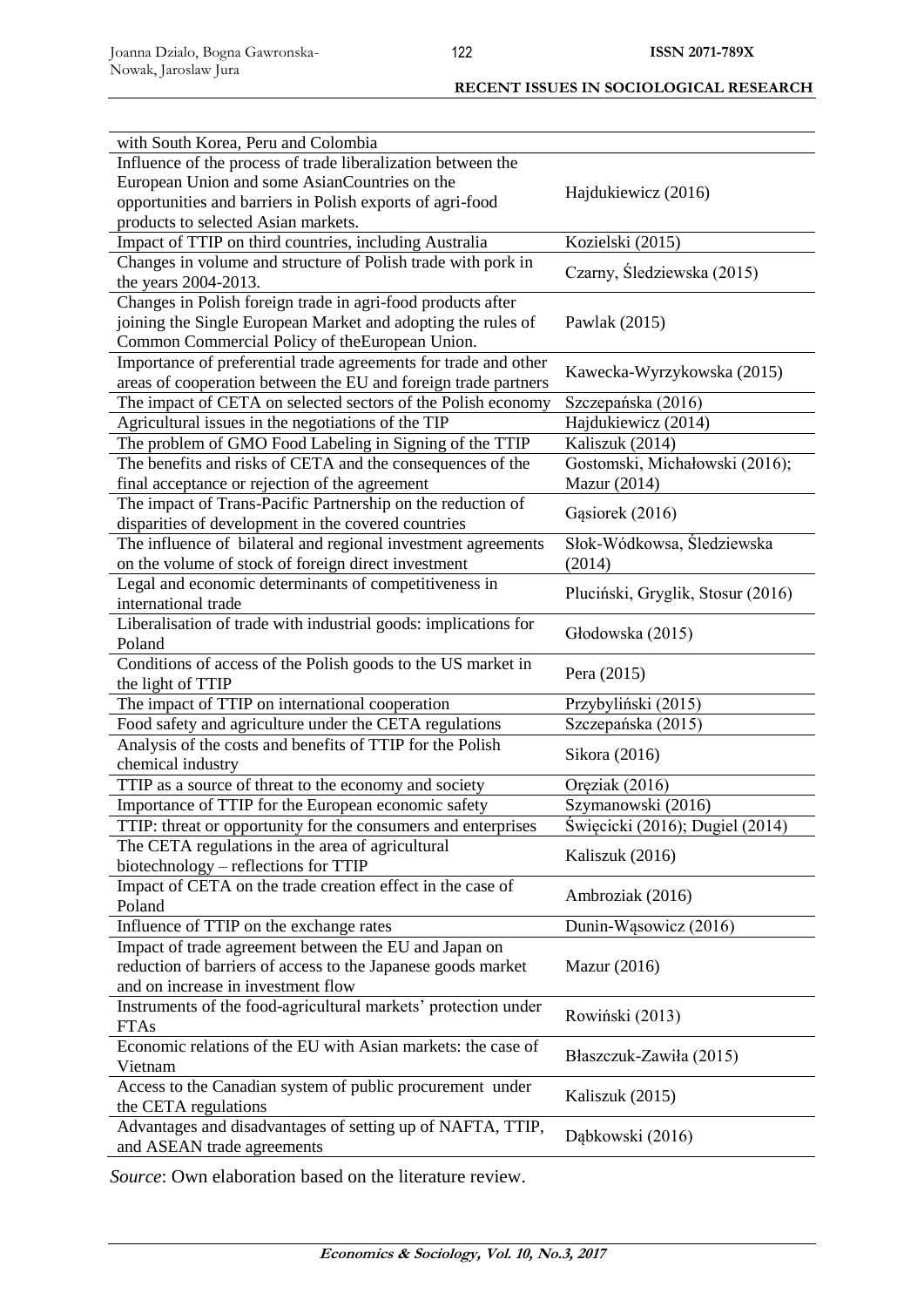It is not surprising that the current debate on FTAs in Polish scientific publishing is strongly dominated by the current problems connected with CETA and TTIP. It is justified as those FTAs are a relatively new problem within the FTA area. Moreover, they concern the EU, so also Poland as a part of the EU community. If we have a look at the ranking of the most popular problems discussed within the area of CETA and TTIP, we can see that almost all the documents refer to a general problem of the impact of both CETA and TTIP on an overall economic situation of the countries involved, including GDP growth, employment and labour market conditions, international competitiveness, consumer protection, and ecological standards. A relatively small fraction of the documents refer to more narrow issues, like agricultural issues, the problem of GMO. And finally, only a few sources offer a discussion on other FTAs, like NAFTA TTP, ASEAN.

As was already mentioned, the authors focus primarily on the issues connected with the TTIP and CETA agreements. Generally they agree that establishment of TTIP and CETA may change patterns of the world's trade and capital transfers, reinforcing the Atlantic centre of the economic gravity and weakening dynamics of some Asian economies. Moreover, due to the size of such a Free Trade Area, the rules and standards adopted within them may become a point of reference for other economies and integration processes. Most authors also believe that the economic importance of those agreements, especially of the TTIP, will depend not that much on lowering of the tariffs, but on the level of decreasing the non-tariff barriers to trade (such as anti-dumping instruments, import licences, import quotas, sanitary instruments, export subsidies) mostly in the field of technical standards, but also public procurement and services. Those barriers of regulatory character have recently been the most important impediments for the EU exporters.

Each author believes that both TTIP and CETA agreements will seriously influence foreign, social and economic policies of the EU and the USA and Canada, as well as of other countries, and thus influence the global situation. However, the impact of those liberalization agreements may vary depending on the country. Although real effects of the agreements remain unknown, the authors formulate some predictions about their future impact on the economies of the countries involved. They analyse the benefits and costs of establishing TTIP and CETA in the field of trade and investment for the United States, Canada, the European Union and third countries.

In examining the impact of TTIP and CETA on economies of the countries covered, the authors refer mainly to the changes in value of trade, including the share of exports and imports, the size of average duty tariffs as well as to the non-tariff instruments. Also, they analyse possible changes in other macroeconomics indicators, predominantly in the GDP growth rate and the unemployment rate. While formulating their conclusions, the authors respond to the estimates presented in some reports, for instance those prepared by the Bertelsmann Foundation, The Centre for Economic Policy Research, and the others.

Generally, majority of the authors point to positive effects of TTIP and CETA for the economies of the countries covered. They stress that both TTIP and CETA are supposed to positively influence GDP growth and to create thousands of new jobs on both sides of the Atlantic. But, some of them formulate the opposite conclusions. They believe that the analysed FTAs carry a number of risks for the economies, the natural environment, consumer rights, labour rights and access to public services in the European Union. Especially, the ISDS mechanism poses a number of threats to democracy as well. They state that liberalization of trade within TTIP and CETA will be a factor forcing increased competition, and as a result, putting also pressure to reduce wages and other costs, including those related to the need of complying with the norms or standards.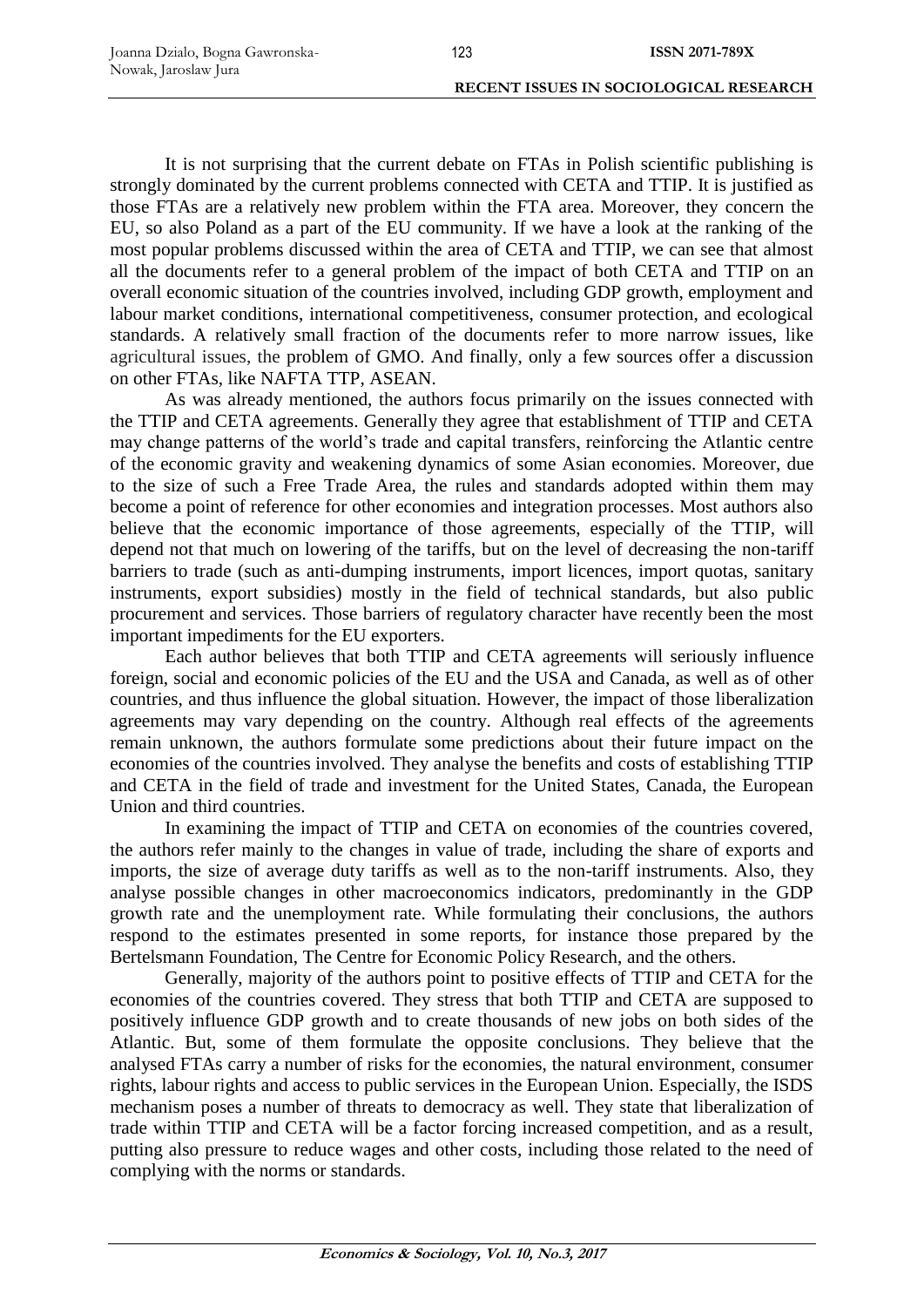Comparative analysis of the Polish and foreign expert debate on the FTA (mainly CETA and TTIP) clearly points to one significant difference concerning the methodology of research. As it was presented, the current Polish debate on the FTA is based predominantly upon qualitative, descriptive analysis. There is a shortage of quantitative research, using the advanced econometric and statistical instruments. According to our knowledge, the only exception from this rule are the papers by Hagemajer (2015) and Przybylinski (2015).

On the contrary, most of foreign research is based on the computable general equilibrium models.The models have been so far used to attempt to estimate the expected effects of specific economic processes/business ventures. The models provide quite a unique possibility of a comprehensive and meaningful *ex ante* analysis. All the models offer the "global" perspective. The estimates make use of the GTAP (Global Trade Analysis Project) database, which contains information collected for 113 countries and 57 sectors of the economy. As to the methodological approach, the studies are either based only on CGE models or combine gravity models with CGE models. In the summary of the content of these studies, it can be concluded that macro-economic effects of FTAs (mostly TTIP) for European economies predicted on their basis are positive regardless of the variant of the proposed liberalization. Increasing the degree of liberalization strengthens their positive outcome. More detailed results, covering the data, the assumptions and the results, are shown in *Table 5*.

|                                             | Ecorys, 2009              | CEPII, 2013               | CEPR, 2013                | Bertelsmann/IFO, 2013           | Egger et al.,<br>2015     |
|---------------------------------------------|---------------------------|---------------------------|---------------------------|---------------------------------|---------------------------|
| Type of the<br>model                        | CGE                       | CGE<br>(MIRAGE)           | CGE                       | Gravity model and CGE           | Gravity model<br>and CGE  |
| Data base                                   | GTAP <sub>7</sub>         | <b>GTAP</b>               | GTAP <sub>8</sub>         | Undefined                       | GTAP <sub>9</sub>         |
| Time                                        | 2008-2018                 | 2015-2025                 | 2017-2027                 | $10-20$ years                   | $10-20$ years             |
|                                             |                           |                           | Change in %               |                                 |                           |
| <b>GDP</b> forecast<br>for the UE           | $0.35 - 0.72$             | $0.0 - 0.5$               | $0.02 - 0.48$             | $0.52 - 1.31$                   | $0.1 - 1.14$              |
| <b>GDP</b> forecast<br>for the US           | $0.14 - 0.31$             | $0.0 - 0.5$               | $0.01 - 0.39$             | $0.35 - 4.82$                   | $0.13 - 0.88$             |
| UE bilateral<br>exports                     | Undefined                 | 49.0                      | $0.69 - 28.0$             | 5.7-68.8                        | Undefined                 |
| Real wages in<br>the UE                     | $0.34 - 0.78$             | No data                   | $0.29 - 0.51$             | Undefined                       | Undefined                 |
| Unemployment<br>rate in the UE<br>(average) | Unchanged<br>(assumption) | Unchanged<br>(assumption) | Unchanged<br>(assumption) | $-0.42$ deep<br>liberalization) | Unchanged<br>(assumption) |

Table 5. Comparison of the results of the *ex ante* models

*Source*: Raza, Grumiller, Taylor, Tröster, Arnim, (2014); Egger, Francois, Manchin, Nelson, (2015).

Attempting to assess the quality of the debate on the FTAs run by Polish and foreign experts, it seems that "the Polish voice" in the debate sometimes may not sound convincingly enough. The Polish documents on the FTAs are much more general, of a descriptive form. Although the authors refer to some data strictly connected with trade agreements, but they do not implement an adequate set of the quantitative tools to make the use of the data more efficient. What is more, the results of the Polish research, contrary to the foreign one, are much more diversified. This is quite surprising, as one cannot find the reason for that differentiation. All the authors use almost the same or very similar data/sources of information, but formulate quite different conclusions.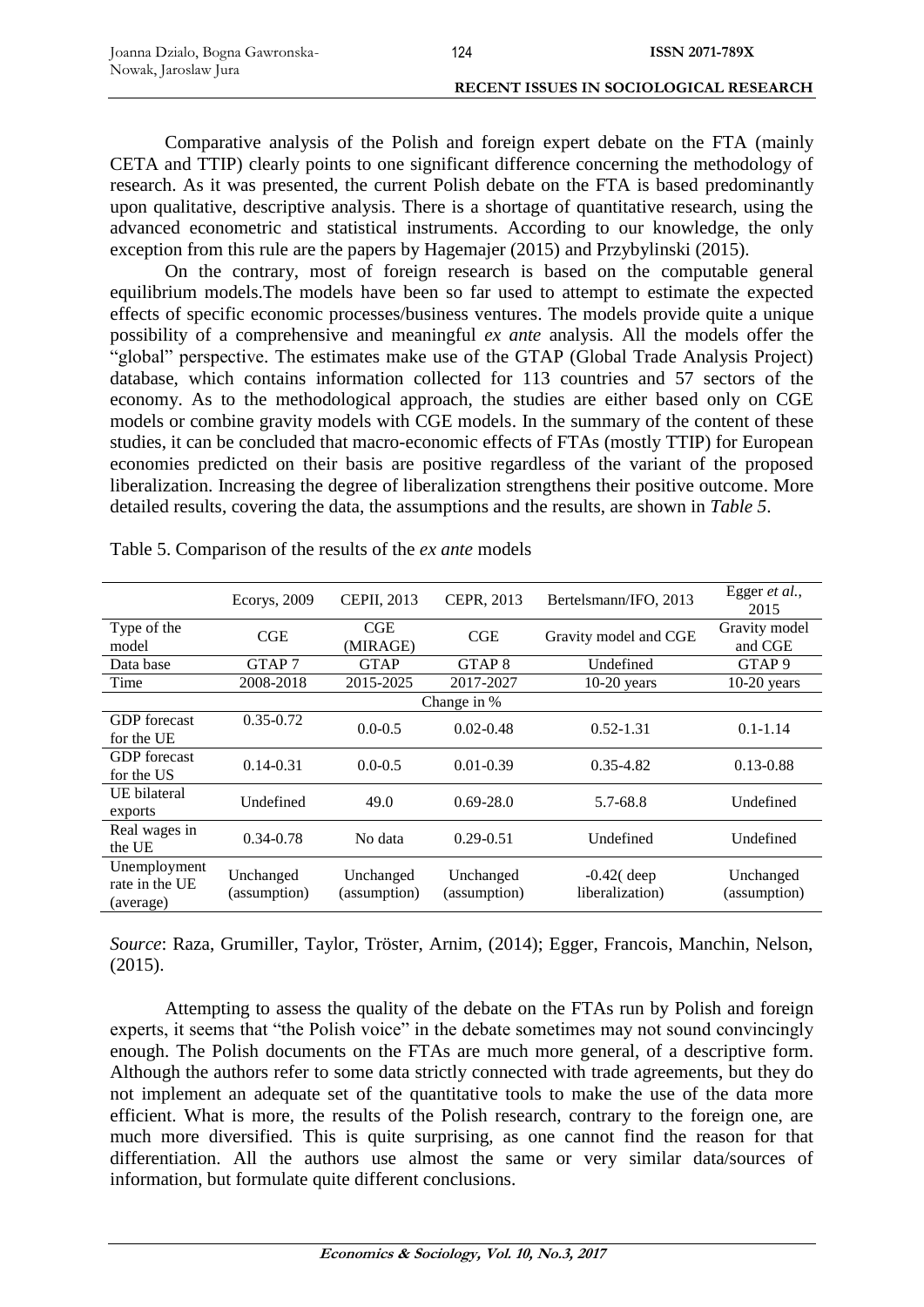### **3. Social debate versus expert knowledge**

One of crucial research goals of the paper is to clarify to what extent discussion in the media and among netizens is really focused on the FTA, and to estimate the expertise level of this discourse. In order to investigate the above mentioned issues, two major dictionaries were created: expert knowledge dictionary and common knowledge dictionary.

It is worth to mention that while conducting pilot study initial versions of above mentioned dictionaries were created and applied. Primarily the expert knowledge dictionary was based on combination of expert's self-prepared list of terms and selection of relevant keywords founded in the content of the Interia database (choice based on expert's decision). Common knowledge dictionary was constructed basing on selection of relevant keywords founded in the Interia database not included in the expert knowledge dictionary. The experience related with development of those dictionaries helped in significant way to construct and improve the final version of dictionaries described below.

The *expert knowledge category* is aimed at selection of the text units (comments articles, sentences, paragraphs) where more professional, merit oriented content appear. In order to secure the above-mentioned goals the following procedure is employed:

1. All the words included in the expert database with the frequency higher than 10 and all the phrases (consisting of the sequence from 2 to 6 words) with frequency equal or higher than 3 are reviewed. The base for overview and selection is the expert knowledge database.

2. All the words that (according to the coders) have possible relations with FTA-related discussions are included. There are some macroeconomic, international trade and finance terms captured that reflect mostly textbook and professional business analytical vocabulary. Names of trade and business institutions, trade agreements, trade policy tools, macro variables, macro models, trade theoretical concepts, trade legal issues were included into this set as well.

3. Stemmatisation is applied.

4. The whole dictionary is reviewed again by the main researcher (coder) and coresearches (co-coders). Finally the dictionary includes *1554 keywords and phrases*(most of the keywords were stemmatized) out of the 242145 words (excluding standard WordStat exclusion list) existing in the expert database.

To create the*"common knowledge" category* we aim to identify all the FTA-related keywords, excluding the above described "expert knowledge" category. We are aware that in many cases these specified terms might not be used while the discussion would be still related to the FTA. Therefore we select a number of keywords, which can be associated with the FTA (in particular CETA and TTIP) thematic discussions. While creating the common knowledge dictionary the following procedure is employed:

1. All the words not included in the expert discourse dictionary with frequency higher than 10 are reviewed (in the dataset of containing media content and netizens comments).

2. All the words, which according to the coders have potential relations with the FTA, related discussions are included.

3. The decision which word could be incorporated into the dictionary is based on a preliminary co-occurrence analysis (focused on clusters where the FTA names and other FTA expert keywords have been occurring), KWIC and the researchers' knowledge about the FTA related discourse major thematic areas.

4. The dictionary is divided into several subcategories useful for our further analysis (classification to particular subcategories based on the research interest supported by the cooccurrence analysis and KWIC). The dictionary includes among others: *geographical references* (such as Canada, Brussels, US, etc.), *words related with the negotiation process*(such as to sing, negotiations, agreement, etc.), *words focused on agriculture, food*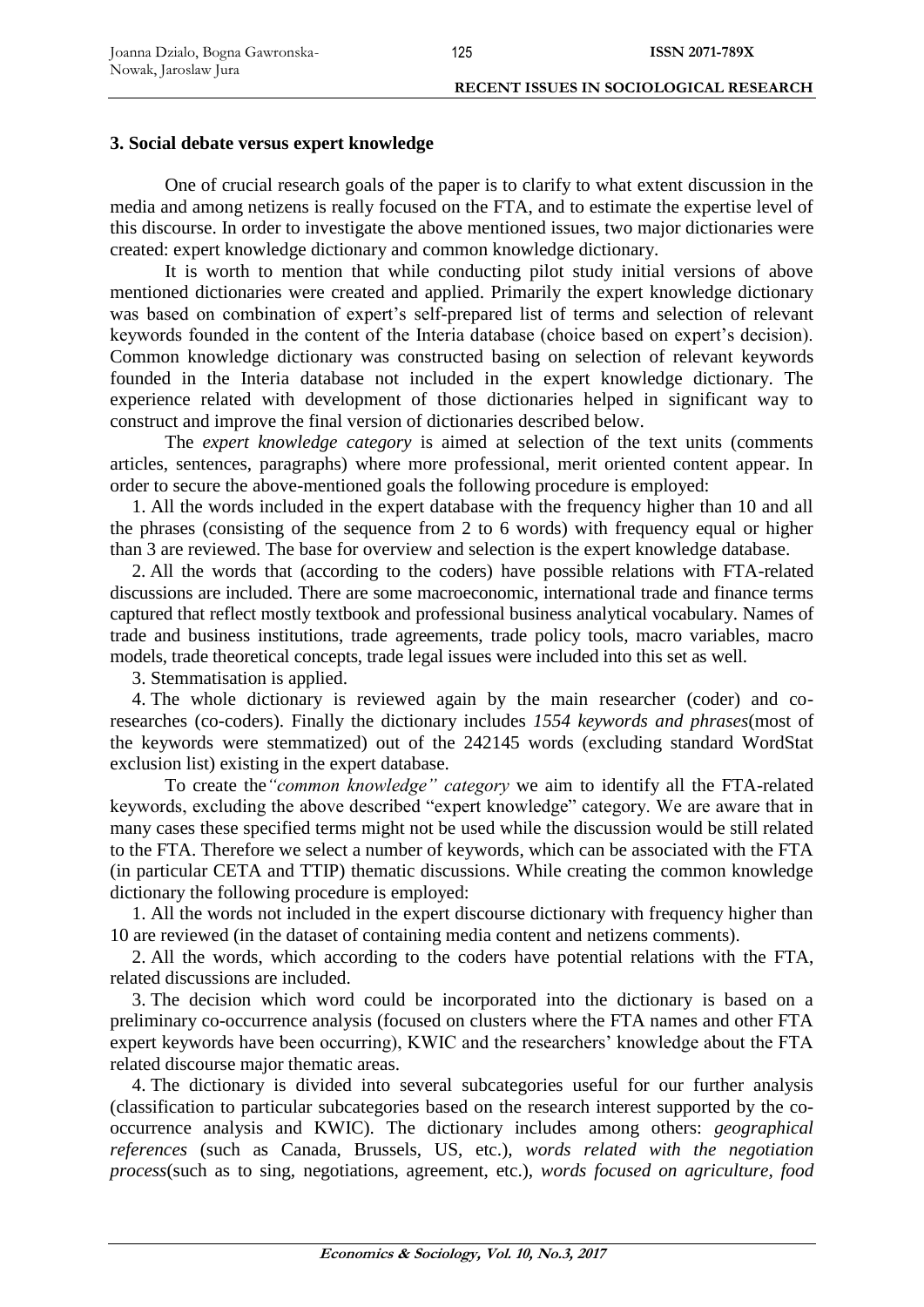#### **RECENT ISSUES IN SOCIOLOGICAL RESEARCH**

*andGMO, group of words related with trade and business, different references to business units*– such as corporations, concerns, enterprises, different juridical related keywords, economic jargon keywords not included into an expert dictionary, etc. (most of the above groups of keywords are divided into a distinct subcategories for example: gmo, food, business/trade, negotiations, economic jargon, geographical references, etc.).

126

5. Stemmatisation is applied.

6. The whole dictionary is reviewed again by the main researcher (coder) and co-researches (co-coders). It contains *671 keywords*(most of the keywords are stemmatized) and phrases. The database consists of 3022096 words (excluding standard WordStatexclusion list).

While using the above dictionaries, all the documents are classified regarding to the level they are related with the FTA focused discussion.

Table 6. Article content structure with respect to its subject relation and type of netizens' knowledge

| Category                                                                                                                             | Number of cases | %     |
|--------------------------------------------------------------------------------------------------------------------------------------|-----------------|-------|
| Total                                                                                                                                | 512             | 100   |
| FTA focused (common+ expert knowledge) – occurrence of at<br>least one of expert or common knowledge category keyword                | 512             | 100   |
| Expert knowledge (occurrence of expert knowledge category<br>keyword, possible occurrence of common knowledge keyword                | 458             | 89.45 |
| Common knowledge (occurrence of at least one common<br>knowledge keyword, lack of occurrence of expert knowledge<br>category keyword | 54              | 10.55 |
| Unrelated with FTA (lack of occurrence of both expert nor<br>common categories keyword                                               | U               |       |

*Source*: Own elaboration.

As it can be seen in *Table 6*,most of the articles (89.5%) contain at least one keyword that is classified as indicator of expert level discourse (no significant differences occurs in different sources, with one exception of Fronda, where only 80% of articles contain such keywords). Moreover, all the articles contain keywords that indicate some connection with the FTA related debate (either expert of common level). It should be emphasized however that the fact that expert knowledge related vocabulary is frequently used in articles does not secure a professional, merit focused and facts based argumentation line.

On the other hand (see *Table 7*), 53.6% of comments are probably not related with any FTA focused debate at all (however all of them were published in the discussion below the FTA focused articles). Only in 7.6% of comments the netizens use at least one keyword classified as an indicator of "expert knowledge". Both the above-mentioned cohorts suggest that the general level of knowledge about the problem and in-depthness of netizens interest is relatively low.

It is necessary to mention that in case of the articles there is a significant difference in the proportion of comments where at least one expert knowledge keyword appears with regards to the source. Rp.pl, fronda.pl and natemat.pl possess the highest percentage of such comments (respectively 51.7%, 28.9% and 24.1%), while wp.pl gazeta.pl, onet.pl and interia.pl – the lowest (respectively 15.2%, 15%, 11.9% and 6.8%. Similarly, the ratio of irrelevant comments is higher in case of interia.pl, wp.pl, fronda.pl and onet.pl (57.6%, 52.1%, 47.6% and 41.1%) and lower in case of gazeta.pl, natemat.pl and rp.pl (32.8%, 32.1% and 31.5%).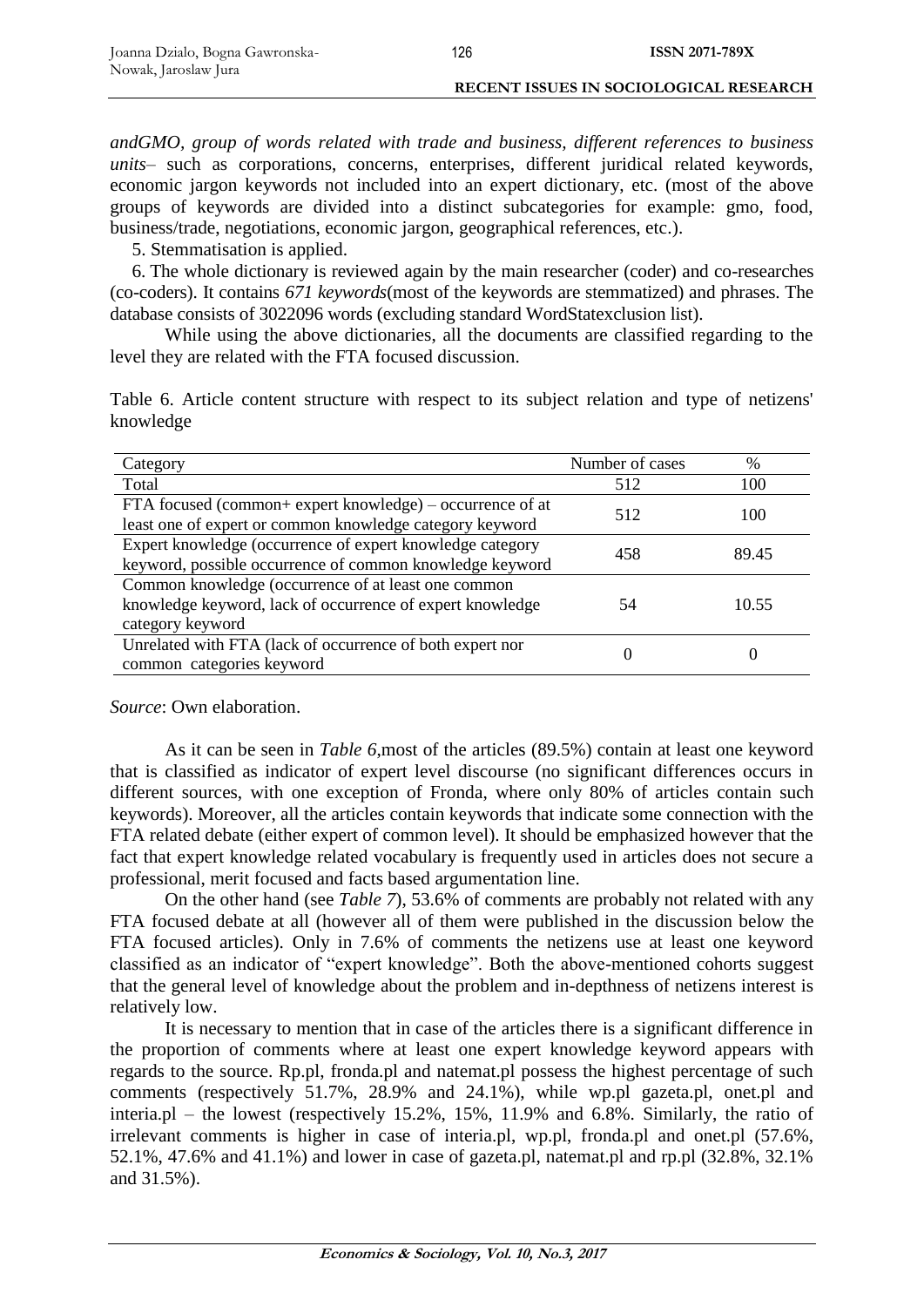| Category                                                  | Number of cases | %     |  |
|-----------------------------------------------------------|-----------------|-------|--|
| Total                                                     | 91486           | 100   |  |
| FTA focused (common+ expert knowledge) – occurrence of at | 42459           | 46.41 |  |
| least one of expert or common knowledge category keyword  |                 |       |  |
| Expert knowledge (occurrence of expert knowledge category | 6931            | 7.58  |  |
| keyword, possible occurrence of common knowledge keyword  |                 |       |  |
| Common knowledge (occurrence of at least one common       |                 |       |  |
| knowledge keyword, lack of occurrence of expert knowledge | 35528           | 38.83 |  |
| category keyword                                          |                 |       |  |
| Unrelated with FTA (lack of occurrence of both expert nor | 49027           | 53.59 |  |
| common categories keyword                                 |                 |       |  |

Table 7. Comments content structure with respect to its subject relation and type of netizens' knowledge

*Source*: Own elaboration.

It seems that the more popular portals (with more vivid discussions) gather lowest percentage of the merit-oriented comments. On the other hand, more merit-oriented comments are published in the portals which are less popular and usually targeted at more specified audience (either more professional as rp.pl, or politically oriented – as fronda.pl and natemat.pl.

Although the tendency towards posting comments not related to the content of the article is not unusual in Internet discussions (see for ex. Halpern and Gibbs, 2013), it may also suggests that netizens either do not understand the content of articles or that it is not very interesting for them. Therefore there arises a question on how to provide information (for general public) concerning the FTA using comprehensible and catchy information formats.

Table 7. The FTA keyword co-occurrence matrix for articles and comments (within one case/document)

|              | Comments    |              |       |              |      |            |
|--------------|-------------|--------------|-------|--------------|------|------------|
|              | <b>ACTA</b> | <b>CEFTA</b> | CETA  | <b>NAFTA</b> | TTIP | <b>TTP</b> |
| <b>ACTA</b>  | 407         |              | 240   |              | 127  |            |
| <b>CEFTA</b> |             |              |       |              |      |            |
| <b>CETA</b>  | 240         |              | 10657 | 156          | 1955 | 18         |
| <b>NAFTA</b> |             |              | 156   | 282          | 59   |            |
| <b>TTIP</b>  |             |              | 1955  | 59           | 2538 |            |
| <b>TTP</b>   |             |              |       |              |      | 7G         |

*Source*: Own elaboration.

As it may be observed in results presented in *Table 7* TTIP and CETA seem to be perceived as quite similar. To an extent it is justified. They "coexist" with each other, they both refer to the EU (i.e. Poland), and they go extensively beyond a standard framework of the traditional FTA. However, we should remember that the CETA is offering quite progressive and innovative solutions to the issues that have been not sorted out in the TTIP and have resulted in some serious obstructions in the TTIP negotiation process. In particular, the Investor-to-State-Dispute-Settlement (ISDS) have been treated differently under the CETA

127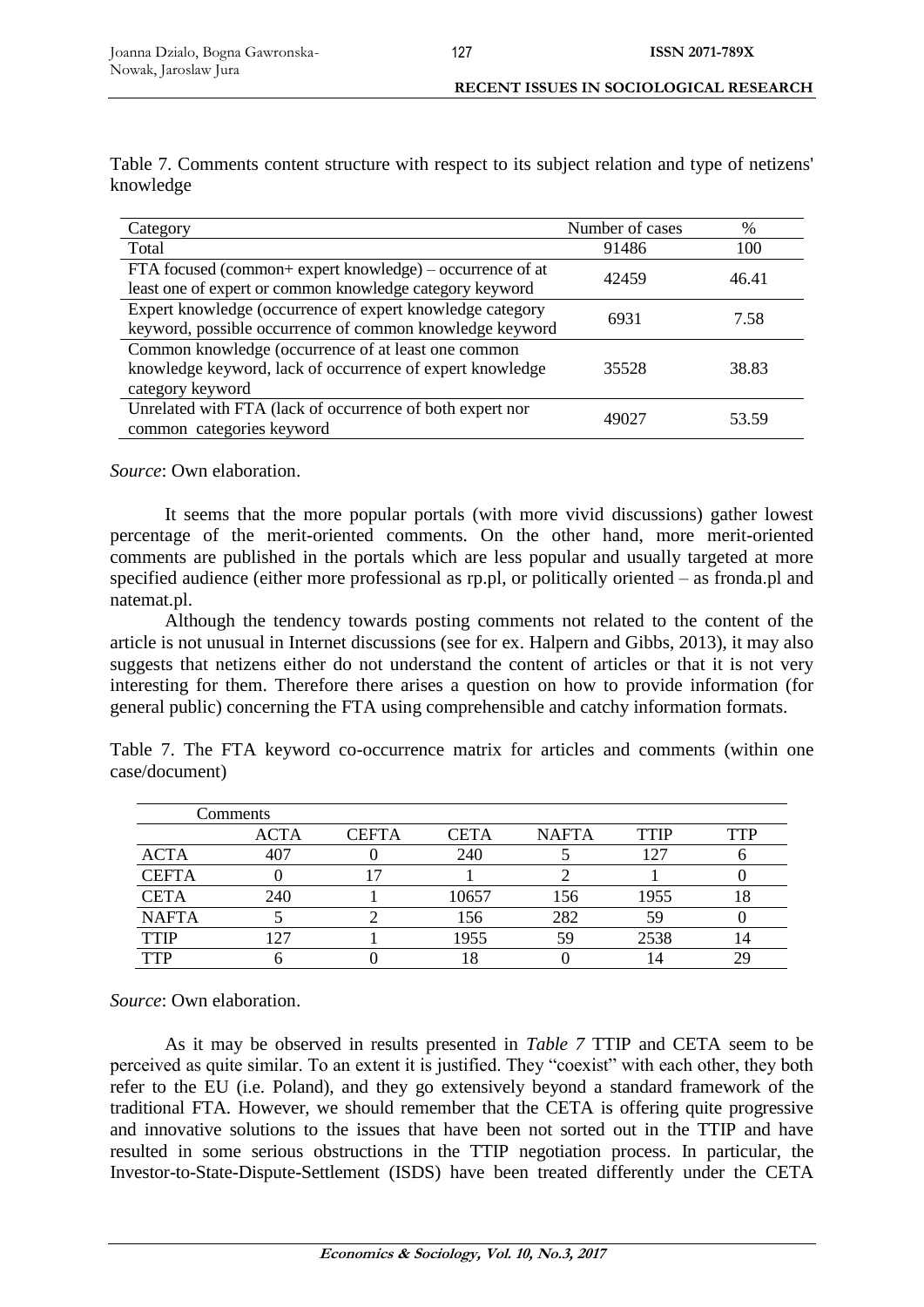umbrella. The question arises how distinctive the social perception of the FTA can be. The thematic context of the FTA focused discussion provides further insight into point of focus of the FTA related public discourse.

Table 8. The main thematic focus areas categories occurrence in FTA related articles and comments

| Category       |           | Articles               | Comments  |                        |  |
|----------------|-----------|------------------------|-----------|------------------------|--|
|                | Number of | % (with respect to FTA | Number of | % (with respect to FTA |  |
|                | Cases     | focused content)       | Cases     | focused content)       |  |
| Agriculture    | 239       | 46,68                  | 4282      | 10.09                  |  |
| Corporations   | 224       | 43,75                  | 4674      | 11,01                  |  |
| Food           | 298       | 58,20                  | 7238      | 17,05                  |  |
| <b>GMO</b>     | 153       | 29,88                  | 4838      | 11,39                  |  |
| Taxes          | 24        | 4,69                   | 995       | 2,34                   |  |
| Trade/business | 492       | 96,09                  | 13588     | 32,00                  |  |

*Source*: Own elaboration.

As we can see in *Table 8*, references to any of thematic categories are significantly higher in articles than in comments. It is obviously related with the length of articles, but may also be related with the fact that articles do not focus on some specific aspect of an FTArelated area in one text. This observation shows that many articles are in a matter of fact superficial and tend to sell a catchy topic rather than to provide in-depth information (it is especially visible in case of any interviews and in articles which are a kind of short review of hottest news).

The most commonly mentioned topic in both articles and comments is trade/business (96.1% and 32% respectively). The least frequent is taxation system taxes. In both articles and comments, the second most commonly raised topic is related with food (58.2% and 17.1%). It is worth to mention a relatively high position of GMO-related issues in comments (third out of six categories). It suggests that the issue of the food safety and fear related with it is quite visible in FTA focused discussion (although it has little relevance in case of CETA agreement).

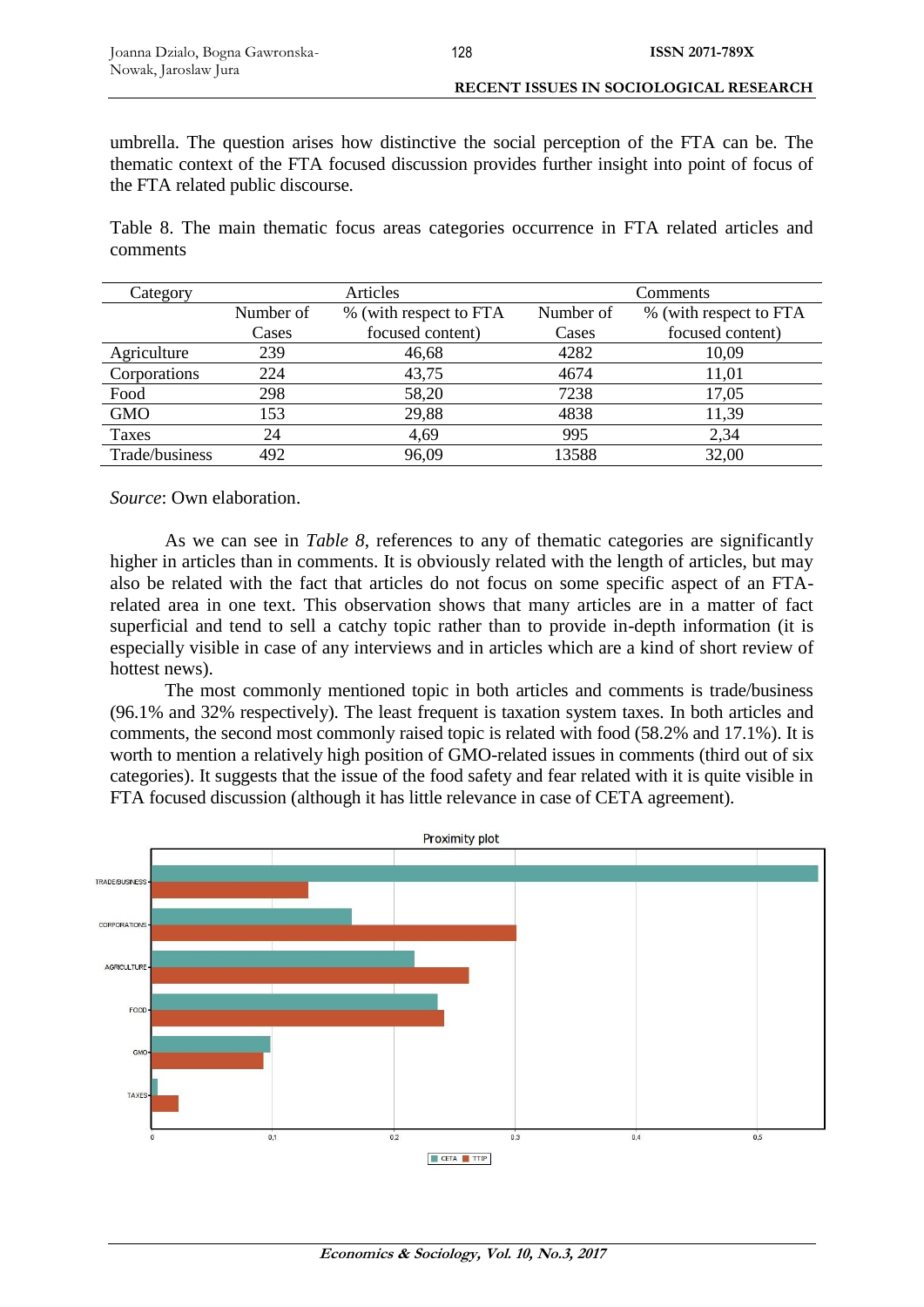Figure 2. The CETA and the TTIP versus thematic focus areas categories in articles – proximity plot (Jaccard co-occurrence coefficient within one sentence)

Comparison of the co-occurrence of CETA and TTIP keywords with thematic focus areas categories within articles provides quite a similar observation (see *Figure 2*). CETA and trade/business category co-occurrence seems to be dominant (with the Jaccard coefficient value higher than 0.5, which means that number of sentences where this keyword co-occurs with any trade/business related one constitute more than 50% of all cases where at least one of them appears). "GMO" seems to possess relatively marginal position, however food and agriculture keywords co-occur quite frequently with CETA. TTIP seems to be most often associated with the "corporations" and "agriculture".



Figure 3. CETA and TTIP versus thematic focus areas categories in comments – proximity plot (Jaccard co-occurrence coefficient within one sentence)

In netizens' comments (see *Figure 3*) the "CETA" keyword also most frequently cooccurs with business and trade. However, a high position of corporations and relatively (comparing to the articles) high position of GMO are interesting. This observation suggests once more that a fear against food quality and increased role of corporations is present in opinions of netizens in FTA-related discussions. What is interesting, both Food and GMO cooccur more often in the case of CETA than the TTIP (where references to corporations are most important). It is quite surprising, since the problem of potential mass influx of low quality GMO food can be hardly associated with CETA (especially in final stage of negotiations). It seems that netizens have transferred directly their fears related with TTIP to CETA, without obtaining any deeper insight into the CETA text.

# **4. ISDS case study**

The largest opposition against the FTA is raised by the mechanism of Investor-to-State Dispute Settlement (ISDS), which gives private investors the power to use the dispute settlement procedure in cases against foreign governments. As a result, corporations can sue governments of other countries and demand financial compensation in cases when those governments introduce new provisions, such as the protection of the environment, health or human rights, which adversely affect their financial results. This mechanism essentially grants corporations the status equal to that of governments and privatizes the dispute settlement system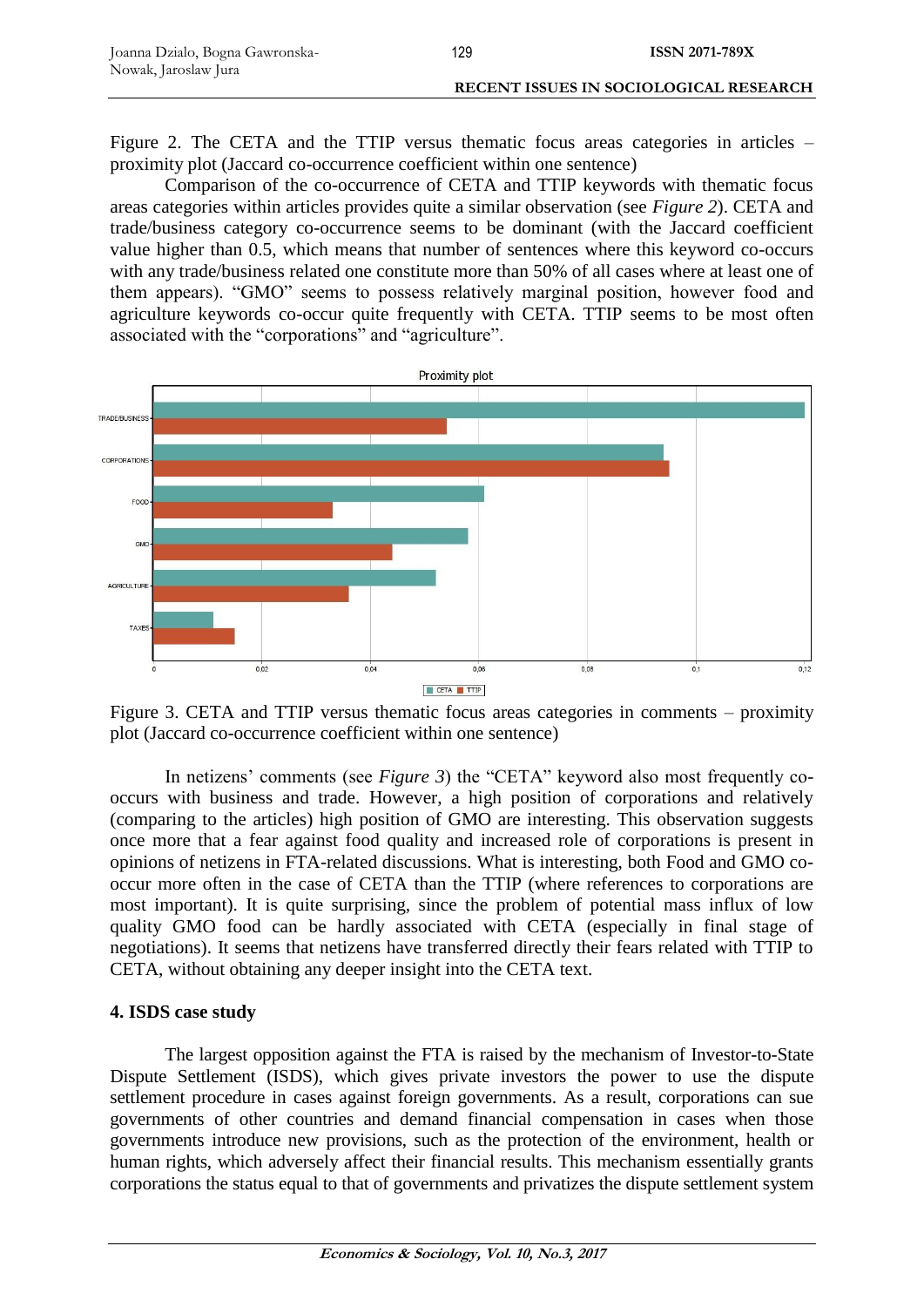between countries. Summing up, it is said that the ISDS may be perceived as the instrument of exerting the indirect pressure on the internal policy of the host countries by the foreign investors.

Under the CETA agreement both the EU and Canada want to establish a new standard towards the investment policy, which is based on the enforcement of the Investment Court System and the State-to-State dispute settlement. It is interesting to check, if the public discourse entails these "upgrades" and if the citizens distinguish between the CETA solution and other FTA (i.e. TTIP) ISDS models.

Considering this we decide to focus on the ISDS theme in our research. All keywords (after using exclusion list and eliminating noise) with the frequency higher and equal 2 have been reviewed (in 240 sentences<sup>1</sup>). Weights from 1 to 3 are defined:

 $I = weakly related, i.e. all words associated with the ISDS in a very general and mostly$ implicit way (like protection, debate, democracy, etc.).

*2 = moderately related*, i.e. all words associated with the ISDS in more subject related way (mostly geographical, and institutional connotations).

 $3 =$  *strongly related*, i.e. all words associated with the ISDS in professional and tailored way (legal vocabulary, and mostly words referring to investment in economic and financial sense).

The weighs are defined on the basis of expert judgment. The stemmatisation is applied. Finally, the ISDS dictionary includes 270 keywords (most of the keywords were stemmatised) and phrases. The ISDS database consists of 242145 keywords (excluding standard WordStat exclusion list). It should be emphasized that expert panel that we run on the ISDS case study in the pilot survey did not contribute into our research results that significantly as we expected. The opinions formulated by experts were quite ambiguous. Therefore, we feel that our internal system of dictionary check is not that bias, and can be treated as a valuable substitute of the panel judgment.

*Table 9* presents the results of the so-called "ISDS merit content index". The index is a weighted sum of the keyword frequencies in three categories (weakly, moderately and strongly FTA related) referred to all keywords in the subset, which can be written as follows:

$$
ISDS = \frac{1*WRKF + 2*MRKF + 3*SRKW}{ALL}
$$
 (1)

where: WRKF – weakly related keyword frequency, MRKF – moderately related keyword frequency, SRKW – strongly related keyword frequency, ALL – all keywords in the subset.

|                        | 3   | $\mathfrak{D}$ |     | ISDS merit index (%) |
|------------------------|-----|----------------|-----|----------------------|
| All sources            |     |                |     |                      |
| comments               | 415 | 205            | 158 | 45.62                |
| articles               | 354 | 204            | 86  | 56.36                |
| Comments plus articles | 769 | 409            | 244 | 50.02                |
| <i>Interia</i>         |     |                |     |                      |
| comments               | 246 | 118            | 65  | 46.16                |
| articles               | 146 | 87             | 45  | 52.06                |
| Comments plus articles | 392 | 205            | 110 | 48.28                |
| Onet                   |     |                |     |                      |
| comments               | 150 | 79             | 86  | 43.13                |

Table 9. ISDS merit index results

<sup>1</sup>A "sentence" means a set of words starting with caps letter and ending with dot.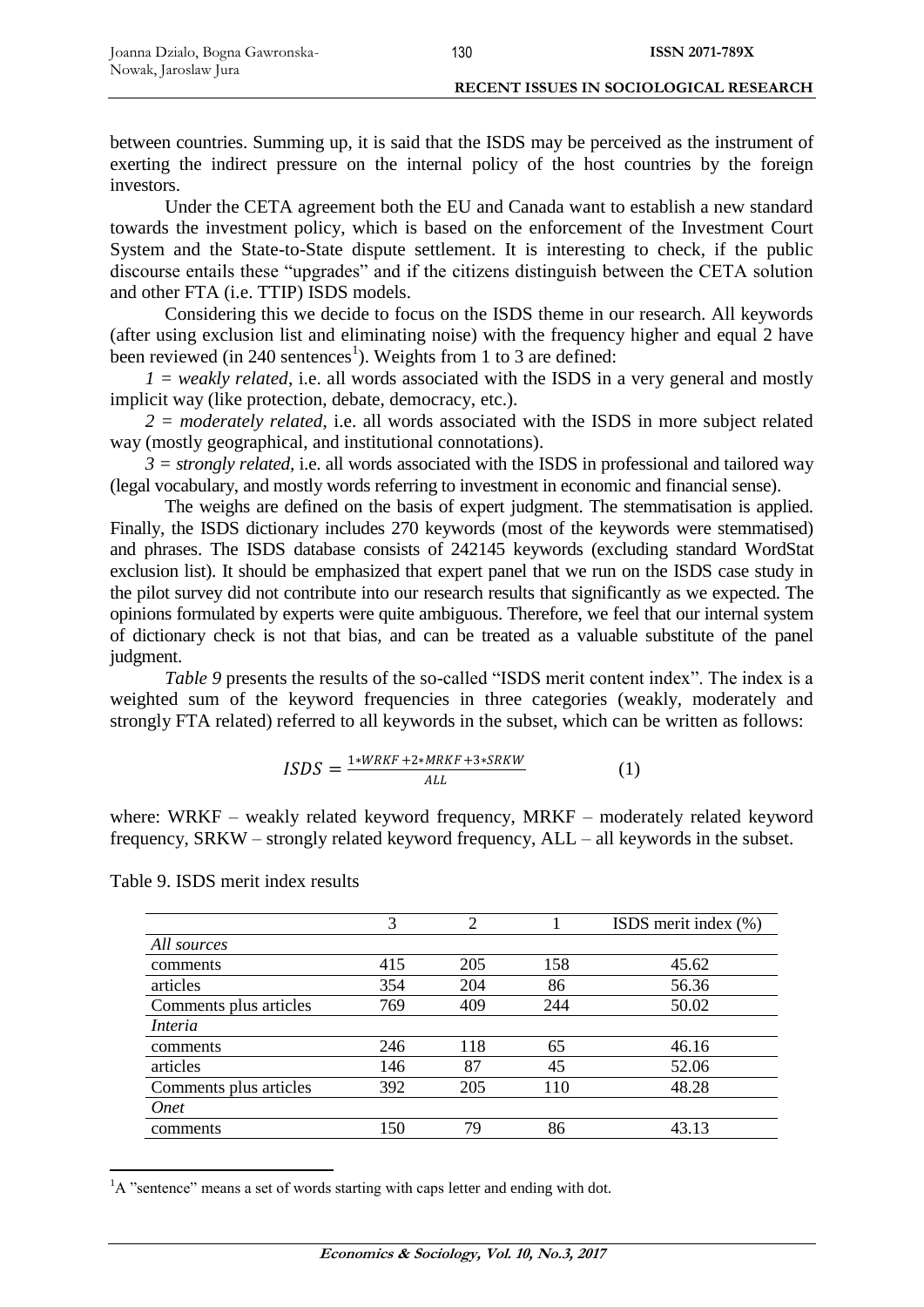| articles               |     |  |        |
|------------------------|-----|--|--------|
| Comments plus articles | 300 |  | ـہ∠.ں∵ |

*Source*: Own elaboration.

The share of the ISDS merit content is not that different for articles and comments (around 50%). That can be slightly surprising, and counterintuitive. One may expect that comments (representing "*vox populi*") and articles should have distinctly different shares of "merit-based" contents (intuitively comments should have lower shares of the "merit-based" contents than articles).

We try to take an inside look into the comments' content. Comments that can easily be defined as those "merit based" quite often contain professional language, are supported with some statistics/numbers and well defined case studies. They also include some references to the used data sources. *Table 10* shows some examples of these types of comments.

Table 10. Examples of the selected merit-based comments

| Source  | Quotation (selected fragments translated from Polish into English)                         |
|---------|--------------------------------------------------------------------------------------------|
| Onet    | "Investors are responsible for the largest number of lawsuits in the world. Poland         |
|         | currently has 60 contracts with the ISDS, and is one of the states most suited to the      |
|         | claims of the American companies. Most of the cases pending to be proceeded by the         |
|         | Arbitration Court concern the tax system, environmental or health regulations or the       |
|         | functioning of national courts".                                                           |
| Onet    | "According to The Guardian, 92% of the negotiation participants come from the              |
|         | corporate lobbies. Unofficially, TTIP is an attempt to achieve corporate domination        |
|         | over the nation. TTIP includes solutions for corporations, such as ISDS. It gives the      |
|         | right to sue the state by big business players (). Such cases are to be settled by the     |
|         | Arbitration Court. It consists of 15 people: 5 judges from the EU, 5 from Canada and       |
|         | 5 from third countries".                                                                   |
| Onet    | "There have already been some penalties in Poland because of the claim made by the         |
|         | Cargill company concerning restrictions on the use of isoglucose syrup. The arbitrators    |
|         | supported the company, recognizing the restrictions as discriminatory. Penalty was \$      |
|         | 16.3 million + interest. BIT-s (bilateral agreements) concluded with many countries,       |
|         | and also in the USA, in the 1990s were intended to protect companies investing in non-     |
|         | EU countries and encourage investors. Deputy Minister of Development, Domagalski,          |
|         | assures that Poland will introduce a Polish representative to the International Court".    |
| Onet    | "For example, Ecuador has been called by the Arbitration Court to pay \$ 2 billion in the  |
|         | "Occidental" fuel business case because the state has withdrawn its oil exploration        |
|         | concessions."                                                                              |
| Interia | "Through NAFTA and the earlier Canadian-American Free Trade Agreement of 1988,             |
|         | "we agreed to abolish the regulations governing Canadian corporations operating in         |
|         | Canada".                                                                                   |
| Interia | "Corporations should be subject to local law and not to arbitrage in a secret affair. One  |
|         | of the potential victims of ISDS is Australia, which was the first country in the world to |
|         | adopt new packaging for cigarettes – devoid of logos, which depict photos of cancer-       |
|         | deformed organs. The sovereign decision of the Australian Parliament, however,             |
|         | aroused Philip Morris. By using a trade agreement between Australia and Hong Kong          |
|         | (where one of the company's headquarters is located), Philip Morris has invented           |
|         | billions of dollars for image losses".                                                     |
| Interia | "At present, 21 out of 28 EU countries do not have ISDS or ICS in Canada. These            |
|         | states represent 95 percent. The EU economy".                                              |

*Source*: Own elaboration.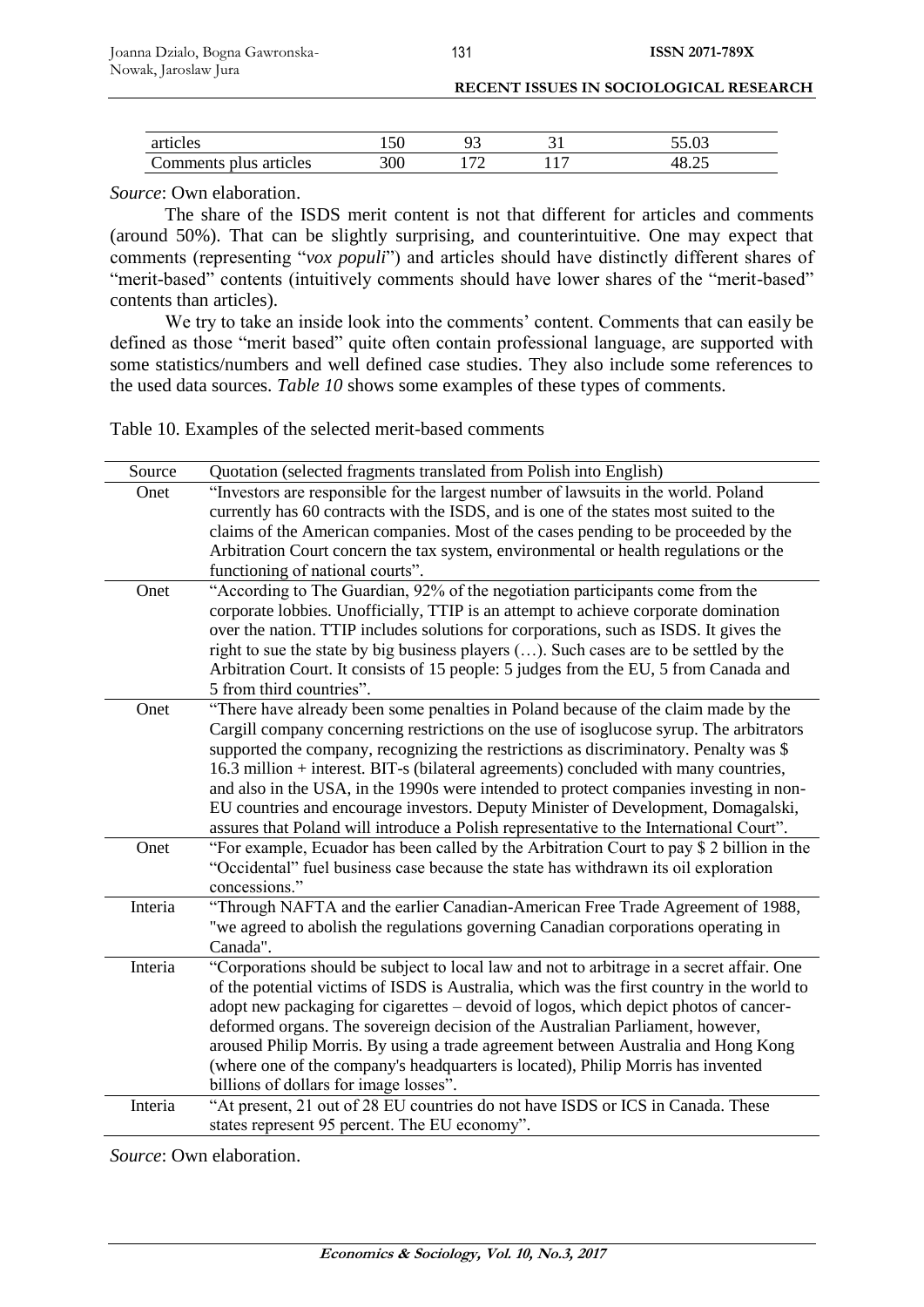In fact, only two media sources (Onet and Interia) have covered the ISDS topic in a significant way. This observation is not sufficient, however, to prove the hypothesis that media tend to avoid discussing the crucial Free Trade Agreement subject areas profoundly.

# **Conclusions**

1. Expert debate on the FTA is dominated by the impact of both CETA and TTIP on an overall economic situation of the countries involved, including GDP growth, employment and labour market conditions, international competitiveness, consumer protection, and ecological standards.

2. Comparative analysis of the Polish and foreign expert debate on the FTA points to a significant difference concerning the methodology of research. The current Polish debate on the FTA is based predominantly upon qualitative, descriptive analysis, while most of foreign research is based on the computable general equilibrium models, used to attempt to estimate the expected effects of the FTA.

3. A vast majority (more than 70%) of the CETA related articles and discussions took place in the October 2016 when major issues related to the CETA occurred. It suggests that both media and (consequently) netizens are interested in the CETA-related (or general – FTAs) only in case of particular spectacular events.

4. Articles and comments have different merit-based components, in favour of articles.

5. Only less than half of comments (that represent "vox populi") seems to be focused on merits, moreover the "expert" component is rather low  $(\approx 8\%)$ .

6. There is a significant difference in the proportion of comments where at least one expert knowledge keyword appears with regard to the source. More popular portals (with more vivid discussions) such as wp.pl, onet.pl and interia.pl gather lowest percentage of the merit-oriented comments. On the other hand, more merit-oriented comments are published in the portals which are less popular and targeted at more specified audience (either more professional as rp.pl, or politically oriented – as fronda.pl and na temat.pl).

7. TTIP and CETA seem to be perceived as quite similar. To an extent it is justified. They "coexist" with each other, they both refer to the EU (i.e. Poland), and they go extensively beyond a standard framework of the traditional FTA. BUT…

8. CETA is offering quite progressive and innovative solutions to the issues that have been not sorted out in the TTIP and have resulted in some serious obstructions in the TTIP negotiation process. In particular, the Investor-to-State-Dispute-Settlement (ISDS) have been treated differently under the CETA umbrella. Under the CETA agreement both the EU and Canada want to establish a new standard towards the investment policy, which is based on the enforcement of the Investment Court System and the State-to-State dispute settlement. It is interesting to check, if the public discourse entails these "upgrades" and if the citizens distinguish between the CETA solution and other FTA (i.e. TTIP) ISDS models.

9. The CETA "corporations" (that contains the ISDS, as we have checked) content is very similar to the TTIP content in comments. That also refers to "taxes". That increases our doubts if the netizens realize how different both agreements are in this respect in the reality.

10. The most commonly mentioned topic in both articles and comments is trade/business, the second one is related with food. It is also worth to mention a relatively high position of GMO-related issues in comments (third out of six categories). It suggests that generally issue of food safety and some fear generating themes play quite significant role in the FTA focused discussion.

11. In netizens' comments the "CETA" keyword most frequently co-occurs with business and trade. However, a high position of corporations and relatively (comparing to the articles)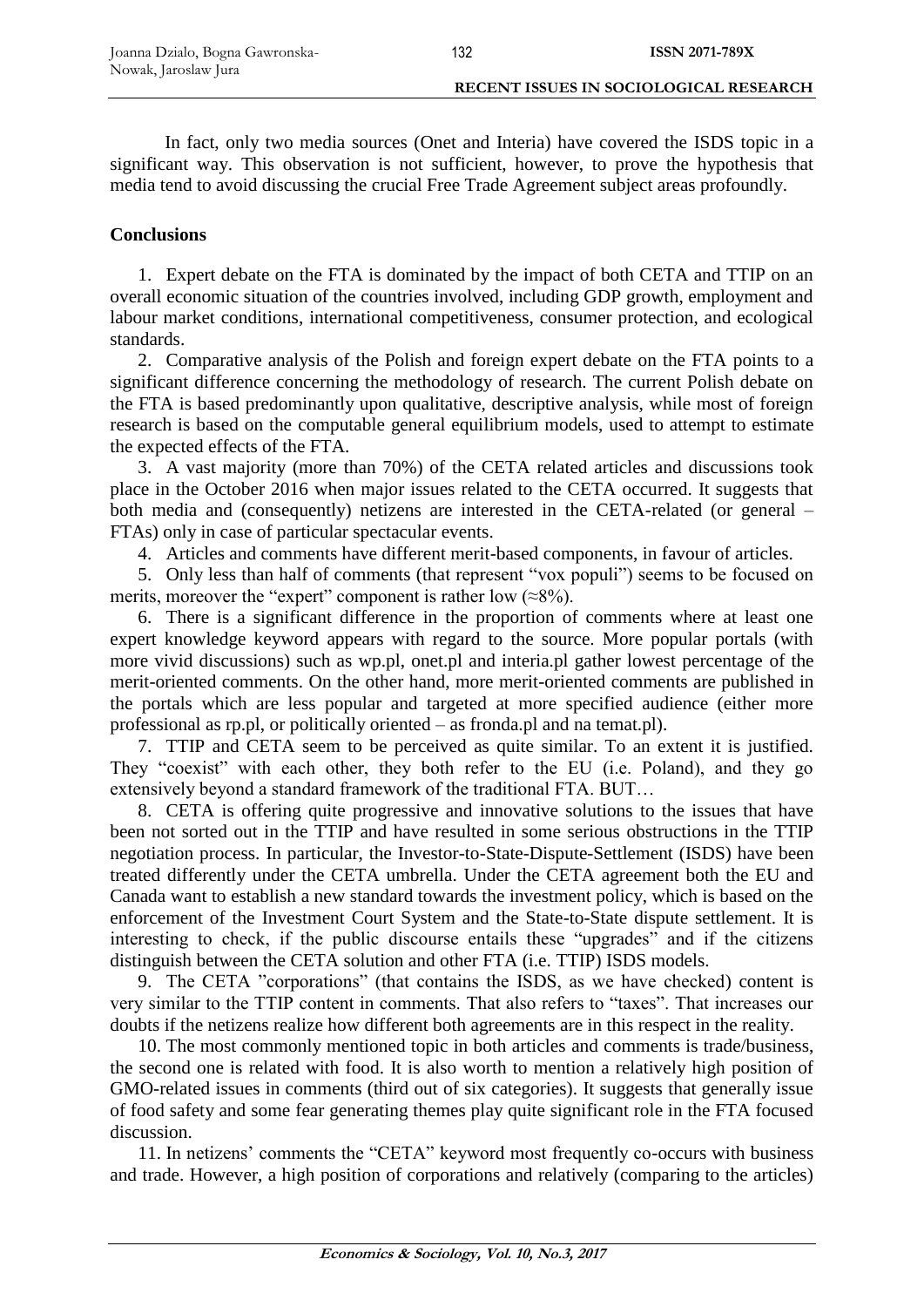high position of GMO are interesting. This observation suggests once more that a fear against food quality and increased role of corporations is present in opinions of netizens in FTArelated discussions. What is interesting, both food and GMO co-occur more often in the case of the CETA than the TTIP (where references to corporations are most important). It is quite surprising, since the problem of potential mass influx of low quality food (including GMO based one) can be hardly associated with the CETA (especially in final stage of negotiations). It seems that netizens have transferred directly their fears related with TTIP to CETA, without obtaining any deeper insight into the CETA text.

12. In general food, GMO, and agriculture which belong to the most popular subject areas of the public discussion seem to be treated similarly both by media as well as by netizens. This is also disappointing if to compare it with the "hard text" of the agreements (in a case of the TTIP of the proposed text). CETA grants very preferable conditions for the EU (i.e. Poland), for example establishing meat tariff-reduced-quotas on imported meat that constitute (on average) 0.2% of total EU consumption, and that refers to recognised EU standard, i.e. hormone-free-beef and rectopamie-free-pig. That has not been sorted out in the TTIP text, yet.

13. The share of the ISDS merit content is not that different for articles and comments (around 50%). However, only two sources of media have covered the ISDS topic in a visible way. Still the open question remains if media avoid to discussing more in-depth issues?

# **References**

- Ambroziak, Ł. (2016). Efekt kreacji w handlu Polski z Kanadą po wejściu w życie umowy CETA*.Unia Europejska.pl*, *2*, 10-28.
- Angen, M. J. (2000).Evaluating interpretive inquiry: Reviewing the validity debate and opening the dialogue.*Qualitative Health Research*, *10*, 378-395.
- Błaszczuk-Zawiła, M. (2015). Stosunki gospodarcze Unii Europejskiej z krajami ASEAN-Wietna.*Unia Europejska.pl*, *5*, 7-17.
- *CETA na talerzu* (2016). Raport Pulsu Biznesu.
- Czarny, E., Dunin-Wąsowicz, M., Hagemajer, J., Michałek, J. J., Paliński, M., Pawlak, K., Syliwoniuk, M., Śledziewska, K. (2016). *Analiza wpływu TTIP na wybrane sektory polskiej gospodarki*. Wydawnictwo Scholar, Warszawa.
- Czarny, E., Śledziewska, K. (2015). Polska w światowym handlu trzodą chlewną i wieprzowiną. *Zeszyty Naukowe SGGW w Warszawie*, *15*, 35-51.
- Dąbkowski, A. (2016). Międzynarodowe traktaty wolnego handlu NAFTA, TTIP, ASEAN. *Zeszyty Naukowe Akademii Finansów i Biznesu Vistula*, *48*, 52-68.
- Dugiel, W. (2015). Transatlantyckie Partnerstwo w dziedzinie Handlu i Inwestycji wsparcie czy zagrożenie dla wielostronnych porozumień handlowych? *Kwartalnik SGH Studia i Prace*, *1*, 117-150.
- Dunin-Wąsowicz, M. (2014). Umowa TTIP a kwestia walutowa. *Unia Europejska.pl*, *3*, 6-15.
- Działo, J., Gawrońska-Nowak, B., Jura, J. (2017). Social expectations concerning free trade agreements: perception versus reality. *Studia Polityczne*, forthcoming.
- Działo, J., Gawrońska-Nowak, B. (2016). Oczekiwania wobec makroekonomicznych efektów Transatlantyckiego Partnerstwa Handlowo-Inwestycyjnego: próba konstruktywnej oceny. *Myśl Ekonomiczna i Polityczna*, *4*, 19-54.
- Działo, J., Gawrońska-Nowak, B., Stańczyk Z. (2017). Prawno-ekonomiczna analiza wybranych obszarów Transatlantyckiego Partnerstwa Handlowo-Inwestycyjnego: mity czy realne zagrożenie dla państw sygnatariuszy? *Studia Prawno-Ekonomiczne*, forthcoming.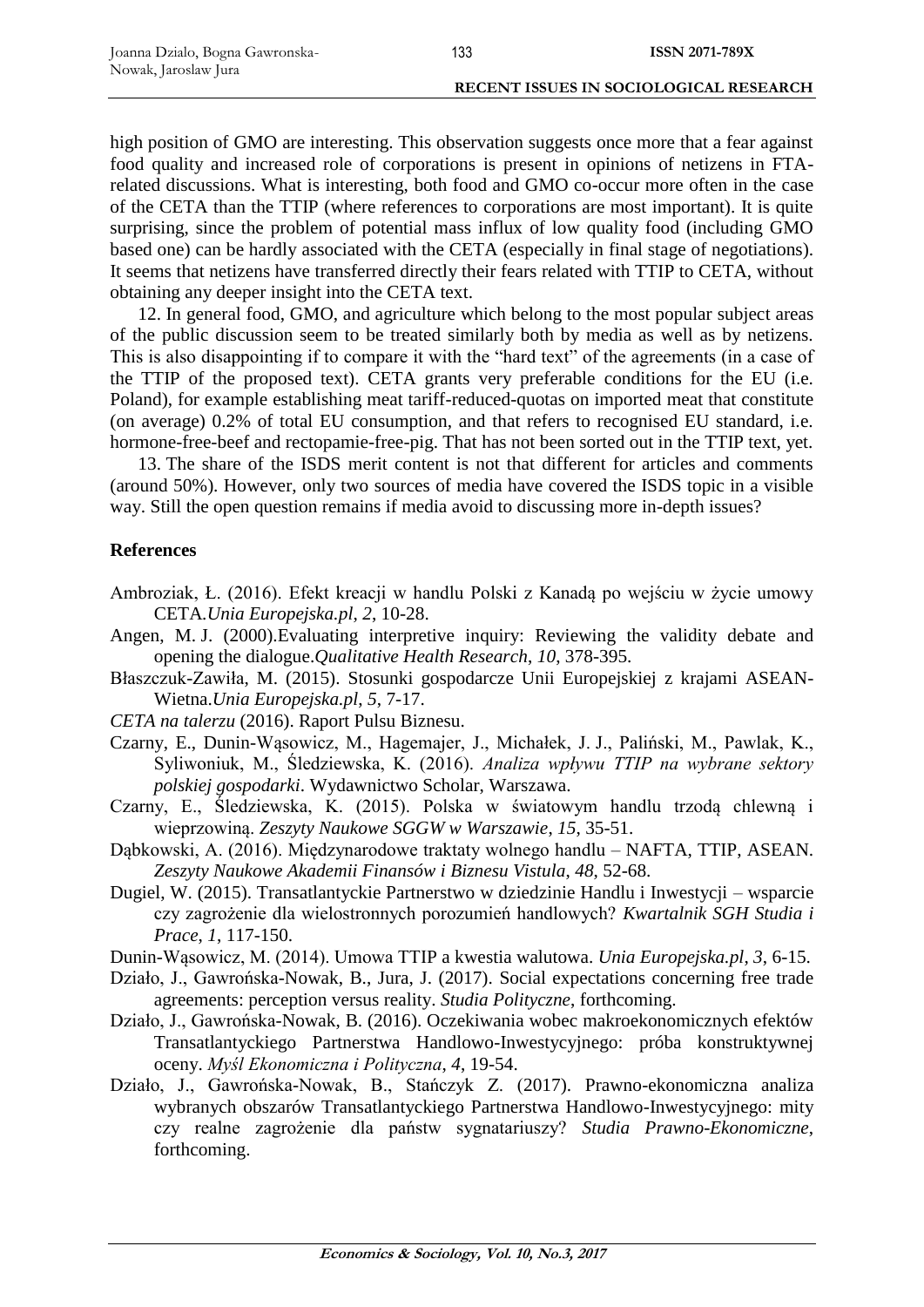- Egger, P., Francois, J., Manchin, M., Nelson, D. (2015).Non-tariff Barriers, Integration and the Transatlantic Economy.*Economic Policy*, *30*, 34-51.
- *European Citizenship* (2016), Standard Eurobarometer 85 Report.
- Fersini, E. (2017).Sentiment Analysis in Social Networks: a Machine Learning Perspective.In: F. Pozzi, E. Fersini, E. Messina and Bing Liu (eds). *Sentiment Analysis in Social Networks*. Elsevier, 91-111.
- Garfinkel, H. (1967).*Studies in ethnomethodology*.Prentice-Hall.
- Gąsiorek, A. (2016). Patnerstwo Transpacyficzne próba charakterystyki nowej megastrefy wolnego handle. *International Business and Global Economy*,*35*, 106-119.
- Głodowska, A. (2016). Liberalizacja handlu towarami przemysłowymi na forum GATT/WTO. Implikacje dla Polski. *International Business and Global Economy*, *36*, 35-57.
- Gostomski, E., Michałowski, T. (2016).The benefits and risks of CETA and the consequences of the final acceptance or rejection of the agreement.*Pieniądze i Więź*, *19*, 69-76.
- Hagemejer, J. (2015).Liberalization of Trade Flows under TTIP from a Small Country Perspective. The Case of Poland.*Warsaw Univeristy Working Papers*, *17*, 21-41.
- Hajdukiewicz, A. (2016).Szanse i wyzwania rozwoju polskiego eksportu produktów rolnospożywczych na wybrane rynki azjatyckie. *Studia Ekonomiczne. Zeszyty Naukowe Uniwersytetu Ekonomicznego w Katowicach*, *266*, 109-120.
- Hajdukiewicz, A. (2014). Kwestie dotyczące rolnictwa w negocjacjach Transatlantyckiego Partnerstwa w dziedzinie Handlu i Inwestycji.*International Business and Global Economy*,*33*, 285-296.
- Halpern, D., Gibbs, J. (2013). Social media as a catalyst for online deliberation? Exploring the affordances of Facebook and YouTube for political expression.*Computers in Human Behavior*, *29*, 1159-1168.
- Holsti, O. R. (1969).*Content Analysis for the Social Sciences and Humanities*.Addison Wesle.
- Kaliszuk, E. (2014).The problem of GMO Food Labelling in Signing of the TTIP.*Unia Europejska.pl*, *1*, 34-46.
- Kaliszuk, E. (2015). Umowa CETA dostęp do kanadyjskiego system zamówień publicznych. *Unia Europejska.pl*, *5*, 17-29.
- Kaliszuk, E. (2016). Postanowienia umowy CETA w sferze biotechnologii rolniczej wnioski dla rokowań umowy TTIP. *Unia Europejska.pl*, *1*, 7-22.
- Kawecka-Wyrzykowska, E. (2015). Preferencyjne porozumienia handlowe znaczenie dla handlu dobrami i innych dziedzin współpracy Unii Europejskiej z partnerami zagranicznymi. *Zeszyty Naukowe UE w Krakowie*, *9*, 5-25.
- Kobza, P. (2013). Transatlantyckie Partnerstwo na rzecz Handlu i Inwestycji nowy regionalizm atlantycki? *Studia Europejskie*, *3*, 31-55.
- Kozielski, P. (2014). Australia a Transatlantyckie Partnerstwo Handlowe i Inwestycyjne,*Studia Ekonomiczne*, *184*, 152-167.
- Krippendorff, K. (2004).*Content Analysis Content Analysis An Introduction to Its Methodology*. Thousand Oaks. London. New Delhi: Sage.
- Krzyżanowski, J. (2016). Szanse i zagrożenia dla rolnictwa i konsumentów żywności w krajach Unii Europejskiej wynikające z ewentualnego porozumienia TTIP. *Zagadnienia Ekonomiki Rolnej*, *3*, 3-23.
- Latoszek, E., Kłos, A. (2013). Transatlantyckie Partnerstwo w dziedzinie Handlu i Inwestycji jako nowe ramy instytucjonalne współpracy gospodarczej między UE i USA. *Studia Europejskie*, *3*, 51-71.
- Mazur, G. (2016). Interesy ofensywne unijnych przedsiębiorstw w kontekście negocjowanej umowy o strefie wolego handle UE – Japonia. *Unia Europejska.pl*, *3*, 6-18.